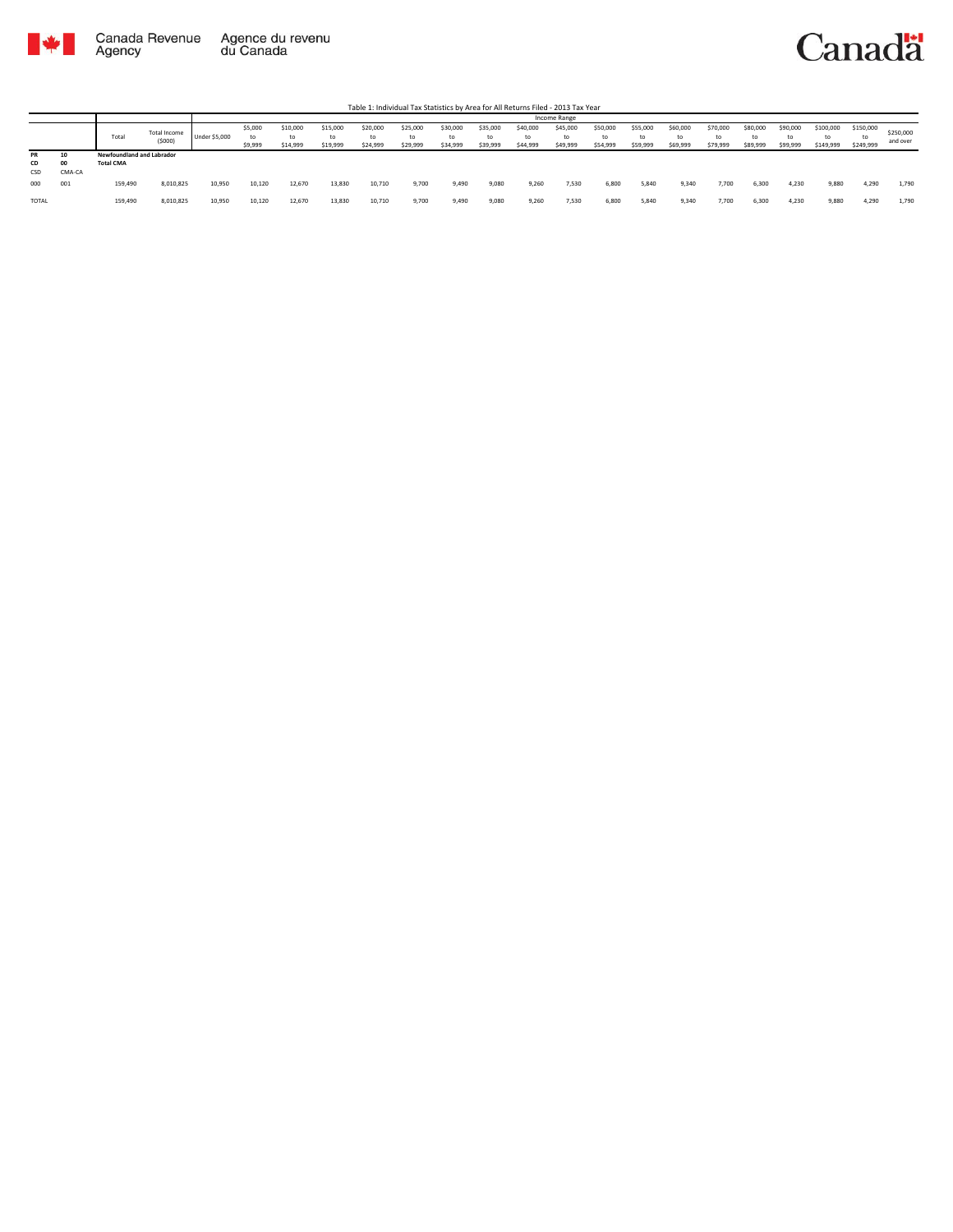

|                 |             |                                              |                        |                      |                          |                            |                      |                            |                            |                            |                            |                            | Income Range               |                            |                            |                            |                            |                            |                            |                        |                              |                       |
|-----------------|-------------|----------------------------------------------|------------------------|----------------------|--------------------------|----------------------------|----------------------|----------------------------|----------------------------|----------------------------|----------------------------|----------------------------|----------------------------|----------------------------|----------------------------|----------------------------|----------------------------|----------------------------|----------------------------|------------------------|------------------------------|-----------------------|
|                 |             | Total                                        | Total Income<br>(5000) | <b>Under \$5,000</b> | \$5,000<br>to<br>\$9,999 | \$10,000<br>to<br>\$14,999 | \$15,000<br>\$19,999 | \$20,000<br>to<br>\$24,999 | \$25,000<br>to<br>\$29,999 | \$30,000<br>to<br>\$34,999 | \$35,000<br>to<br>\$39,999 | \$40,000<br>to<br>\$44,999 | \$45,000<br>to<br>\$49,999 | \$50,000<br>to<br>\$54,999 | \$55,000<br>to<br>\$59,999 | \$60,000<br>to<br>\$69,999 | \$70,000<br>to<br>\$79,999 | \$80,000<br>to<br>\$89,999 | \$90,000<br>to<br>\$99,999 | \$100,000<br>\$149,999 | \$150,000<br>to<br>\$249,999 | \$250,000<br>and over |
| PR<br>CD<br>CSD | O<br>CMA-CA | Newfoundland and Labrador<br><b>Total CA</b> |                        |                      |                          |                            |                      |                            |                            |                            |                            |                            |                            |                            |                            |                            |                            |                            |                            |                        |                              |                       |
| 000             | 005         | 9,260                                        | 357,017                | 830                  | 710                      | 970                        | 1,240                | 770                        | 630                        | 570                        | 460                        | 400                        | 350                        | 280                        | 250                        | 360                        | 290                        | 280                        | 200                        | 510                    | 150                          | 30                    |
| 000             | 010         | 11,650                                       | 465,707                | 880                  | 750                      | 1,140                      | 1,410                | 990                        | 900                        | 770                        | 700                        | 660                        | 500                        | 380                        | 340                        | 510                        | 400                        | 380                        | 240                        | 490                    | 150                          | 60                    |
| 000             | 015         | 23,120                                       | 906,105                | 1,510                | 1,650                    | 2,130                      | 2,850                | 2,010                      | 1.770                      | 1,580                      | 1,430                      | 1,370                      | 1,060                      | 860                        | 680                        | 1,030                      | 900                        | 720                        | 440                        | 820                    | 220                          | 100                   |
| <b>TOTAL</b>    |             | 44,030                                       | 1,728,828              | 3.220                | 3.110                    | 4.230                      | 5,500                | 3.760                      | 3,300                      | 2,920                      | 2.600                      | 2,430                      | 1,910                      | 1,510                      | 1,270                      | 1.910                      | 1,590                      | 1,380                      | 880                        | 1,820                  | 510                          | 190                   |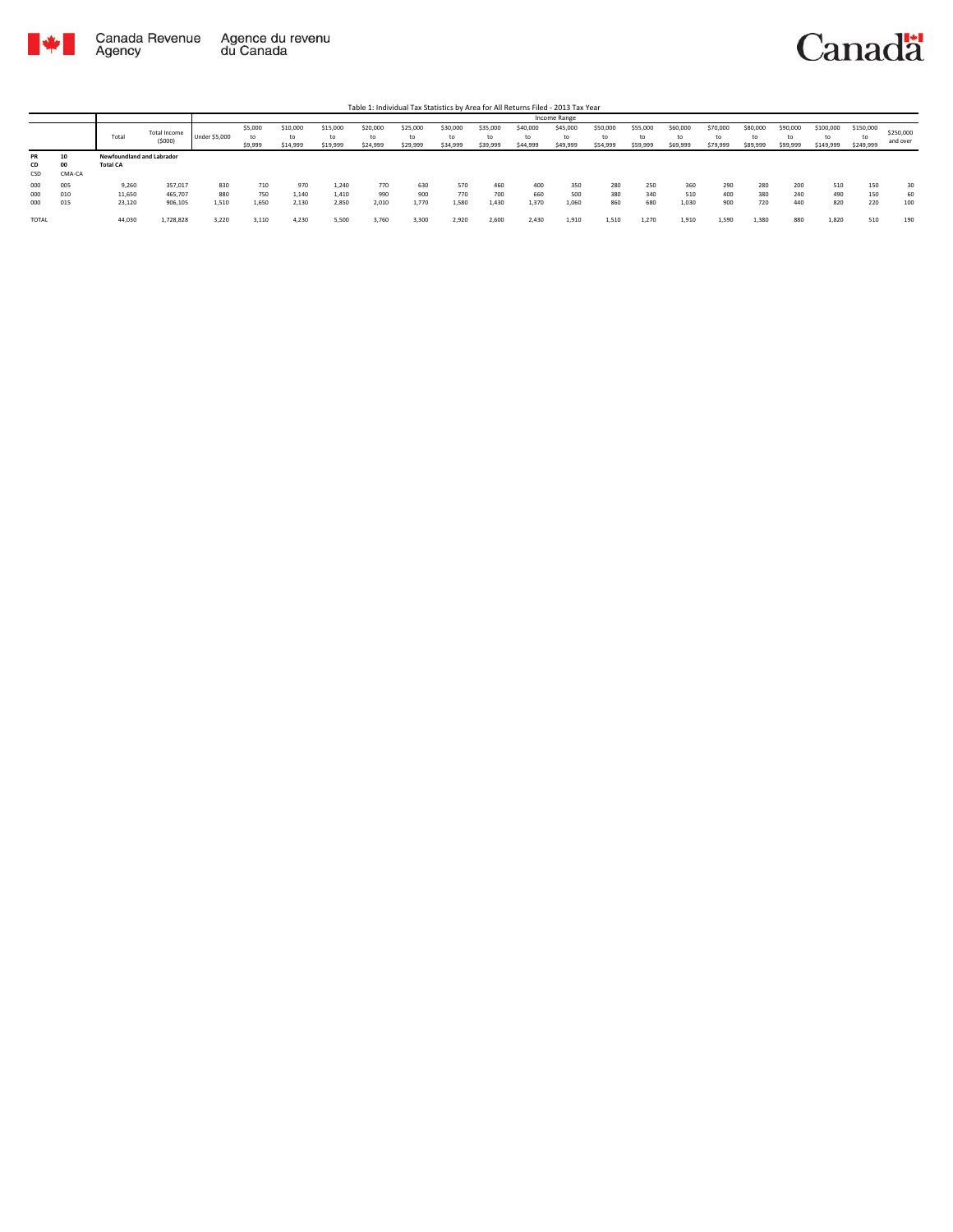

|              |            |                                  |                     |               |          |          |           |          |          |          |          |          | Income Range     |          |           |          |              |          |          |           |           |           |
|--------------|------------|----------------------------------|---------------------|---------------|----------|----------|-----------|----------|----------|----------|----------|----------|------------------|----------|-----------|----------|--------------|----------|----------|-----------|-----------|-----------|
|              |            |                                  | <b>Total Income</b> |               | \$5,000  | \$10,000 | \$15,000  | \$20,000 | \$25,000 | \$30,000 | \$35,000 | \$40,000 | \$45,000         | \$50,000 | \$55,000  | \$60,000 | \$70,000     | \$80,000 | \$90,000 | \$100,000 | \$150,000 | \$250,000 |
|              |            | Total                            | (5000)              | Under \$5,000 | to       | to       | to        | to       | to       | to       | to       | to       | to               | to       | to        | to       | to           | to       | to       | to        | to        | and over  |
|              |            |                                  |                     |               | \$9,999  | \$14,999 | \$19,999  | \$24,999 | \$29,999 | \$34,999 | \$39,999 | \$44,999 | \$49,999         | \$54,999 | \$59,999  | \$69,999 | \$79,999     | \$89,999 | \$99,999 | \$149,999 | \$249,999 |           |
| PR           | 10         | <b>Newfoundland and Labrador</b> |                     |               |          |          |           |          |          |          |          |          |                  |          |           |          |              |          |          |           |           |           |
| CD           | 01         | Division No. 1                   |                     |               |          |          |           |          |          |          |          |          |                  |          |           |          |              |          |          |           |           |           |
| CSD          | CMA-CA     |                                  |                     |               |          |          |           |          |          |          |          |          |                  |          |           |          |              |          |          |           |           |           |
| 113          | 997        | 740                              | 26,801              | 50            | 60       | 80       | 110       | 70       | 50       | 40       | 40       | 40       | 40               | 30       | 20        | 30       | 20           | 20       |          | 30        |           |           |
| 120          | 999        | 80                               | 3,981               |               |          | 10       |           |          |          |          |          |          |                  |          |           |          |              |          |          |           |           |           |
| 124          | 996        | 1.300                            | 52.517              | 90            | 80       | 110      | 160       | 110      | 110      | 90       | 80       | 60       | 60               | 50       | 50        | 60       | 50           | 50       | 30       | 70        | 20        |           |
| 126          | 997        | 450                              | 18,363              | 30            | 30       | 30       | 60        | 50       | 40       | 30       | 30       | 20       | 30               | 20       | 10        | 20       | $10\,$       | $10\,$   |          | $10\,$    |           |           |
| 131          | 997        | 310                              | 13,076              | 10            | 20       | 30       | 50        | 40       | 20       | 20       | 20       | 20       | 10               |          |           |          | $10\,$       |          |          | 20        | 10        |           |
| 136          | 999        | 280                              | 10,776              | 10            | 10       | 20       | 60        | 30       | 30       | $10\,$   | 10       | 10       | 20               | 10       |           |          |              | 10       |          |           |           |           |
| 140          | 999        | 50                               | 2,674               |               |          |          | 10        |          |          |          |          |          |                  |          |           |          |              |          |          |           |           |           |
| 144          | 999        | 60                               | 1,854               |               |          |          |           |          |          |          |          |          |                  |          |           |          |              |          |          |           |           |           |
| 149          | 997        | 480                              | 19,510              | 30            | 20       | 50       | 80        | 40       | 40       | 30       | 20       | 30       | 20               | 20       | 10        | 20       | $10\,$       | 10       | 10       | 20        | 10        |           |
| 155          | 996        | 460                              | 19,058              | 30            | 20       | 40       | 60        | 50       | 40       | 30       | 20       | 20       | 20               | 20       | 10        | 20       | 20           |          |          | 30        |           |           |
| 169          | 997        | 310                              | 12,409              | 20            | 30       | 40       | 60        | 20       | 10       | $10\,$   |          |          | 10               | 10       |           | 10       | $10\,$       | 10       |          | 20        |           |           |
| 174          | 997        | 210                              | 7,182               | 20            | 20       | 20       | 50        | 20       | 10       | 10       |          |          | 10               |          |           |          |              |          |          | 10        |           |           |
| 178          | 997        | 360                              | 13.240              | 20            | 30       | 50       | 60        | 30       | 30       | 20       | 20       | $10\,$   |                  | $10\,$   |           | 20       |              |          |          | 20        |           |           |
| 181          | 997        | 200                              | 6,219               | 10            | 20       | 30       | 50        | 20       | 10       | 10       |          |          |                  |          |           |          |              |          |          |           |           |           |
| 186          | 997        | 150                              | 5,405               |               | 10       | 20       | 20        |          | 20       |          |          |          |                  |          |           |          |              |          |          |           |           |           |
| 192          | 996        | 100                              | 3.137               |               |          | 10       | 20        |          |          |          |          |          |                  |          |           |          |              |          |          |           |           |           |
| 197          | 997        | 380                              | 16,236              | 20            | 30       | 40       | 50        | 30       | 30       | 20       | 10       | 20       | 20               | 10       | $10\,$    | 10       | $10\,$       | $10\,$   |          | 20        | $10\,$    |           |
| 203          | 997        | 390                              | 15,447              | 30            | 20       | 50       | 50        | 30       | 30       | 30       | 30       | 30       | 20               | $10\,$   | $10\,$    | 20       | 10           |          |          | 20        |           |           |
| 207          | 997        | 140                              | 5.685               | $10\,$        |          | 10       | 20        | $10\,$   | 20       |          |          |          |                  |          |           |          |              |          |          |           |           |           |
| 214          | 999        | 100                              | 4,106               |               |          | 10       | 10        |          |          | $10\,$   |          |          |                  |          |           |          |              |          |          |           |           |           |
| 219          | 997        | 220                              | 8.805               | 10            | $10\,$   | 20       | 30        | 20       | 10       | 20       | 10       | 20       | 10               |          |           | 20       |              |          |          | 20        |           |           |
| 225          | 999        | 110                              | 4,854               |               |          | 10       | 10        |          |          |          |          |          |                  |          |           |          |              |          |          | $10\,$    |           |           |
| 228          | 997        | 270                              | 9,142               | 10            | 20       | 30       | 40        | 30       | 30       | 20       | $20\,$   | 10       | 10               |          |           |          |              |          |          |           |           |           |
| 234          | 997        | 250                              | 10,087              | 30            | 10       | 20       | 30        | 20       | 20       | $10\,$   | 10       | 10       | 10               | 10       |           |          | $10\,$       |          |          | 20        |           |           |
| 240          | 997        | 4,740                            | 190,763             | 320           | 360      | 450      | 620       | 420      | 370      | 320      | 240      | 250      | 180              | 170      | 130       | 180      | 140          | 130      | 100      | 290       | 90        |           |
| 254          | 997        | 240                              | 7,985               | 20            | 20       | 10       | 40        | $30\,$   | 30       | $10\,$   | 20       | 10       | 10               |          |           | $10\,$   |              |          |          |           |           |           |
| 259          | 997        | 590                              | 21,328              | 40            | 40       | 70       | 110       | 70       | 50       | 30       | 30       | 30       | 20               | 10       | 10        | 20       | $10\,$       |          | 10       | 30        |           |           |
| 267          | 997        | 370                              | 17.434              | 20            | 20       | 40       | 50        | 40       | 30       | 20       | 30       | 20       | 20               | 10       |           | 10       | 20           | 10       |          | 30        |           |           |
| 270          | 997        | 270                              | 15,728              | 20            | 10       | 10       | 20        | 20       |          | 20       | 10       | $10\,$   | 10               |          |           | 10       | 20           | 20       | $10\,$   | 40        |           |           |
| 274          | 999        | 210                              | 8,690               | 20            | 20       | 30       | 30        | 10       | 20       | $10\,$   | 10       | 10       |                  |          |           |          |              |          |          | 20        |           |           |
| 277          | 998        | 340                              | 15.191              | 20            | 30       | 30       | 50        | 30       | 20       | 20       | 20       |          | 10 <sup>10</sup> | 10       |           | 10       | 10           |          |          | 50        |           |           |
| 281          | 997        | 270                              | 9,148               | $20\,$        | $20\,$   | 50       | 30        | 30       | 20       | 20       | $10\,$   | $10\,$   | $10\,$           |          |           |          |              |          |          | $10\,$    |           |           |
| 285          | 997        | 610                              | 22,399              | 60            | 40       | 60       | 110       | 50       | 40       | 40       | 20       | 20       | 30               | 30       | 20        | 20       | $10\,$       | $10\,$   |          | 30        | 10        |           |
| 289          | 997        | 400                              | 14.942              | 30            | 30       | 50       | 60        | 30       | 30       | 30       | 20       | 20       |                  |          | $10^{-1}$ | 10       |              |          |          | 30        | $10\,$    |           |
| 293          | 997        | 420                              | 14.325              | 40            | 30       | 50       | 70        | 40       | 30       | 20       | 10       | 30       | $10\,$           |          | 20        | 10       | 20           |          |          | 20        |           |           |
| 298          | 997        | 760                              | 28,180              | 50            | 50       | 70       | 100       | 100      | 70       | 60       | 40       | 30       | 20               | 20       | 20        | 40       | 20           | $10\,$   | 20       | 30        | 10        |           |
| 304          | 997        | 2.500                            | 85.777              | 230           | 170      | 290      | 430       | 220      | 190      | 170      | 150      | 120      | 70               | 70       | 40        | 80       | 60           | 50       | 30       | 120       | 30        |           |
| 308          | 997        | 250                              | 8,046               | 20            | 20       | 30       | 50        | 30       | $10\,$   | $10\,$   | 10       | $10\,$   | $10\,$           |          |           |          |              |          |          |           |           |           |
| 312          | 997        | 630                              | 20,818              | 50            | 50       | 80       | 100       | 60       | 50       | 40       | 50       | 40       | 20               | 20       | $10\,$    | 20       | 20           |          |          | 30        |           |           |
| 316          | 999        | 190                              | 5.309               | 20            | 10       | 30       | 30        | 20       | 20       | 10       |          |          |                  |          |           |          |              |          |          |           |           |           |
| 321          | 996        | 450                              | 14,048              | 20            | 20       | 60       | 70        | 60       | 50       | 50       | 20       | 20       | $10\,$           | 20       |           | 20       |              |          |          | $10$      |           |           |
| 325          | 997        | 350                              | 11,162              | 30            | 20       | 40       | 60        | 30       | 40       | 40       | 20       | 20       | 20               | $10\,$   |           | 10       | $10\,$       |          |          |           |           |           |
| 328          | 999        |                                  |                     |               |          |          |           |          |          |          |          |          |                  |          |           |          |              |          |          |           |           |           |
| 332          | 998        | 460                              | 14,700              | 30            | 20       | 60       | 100       | 60       | 40       | 30       | 30       | 20       | $10\,$           | $10\,$   |           | 10       | $10\,$       |          |          |           |           |           |
| 335          | 998        | 310                              | 8,851               | 20            | 20       | 40       | 60        | 50       | 20       | 20       | 20       | $20\,$   |                  | $10\,$   |           | $10\,$   |              |          |          |           |           |           |
| 339          | 997        | 1.750                            | 55.796              | 110           | 110      | 200      | 290       | 200      | 160      | 160      | 100      | 80       | 60               | 50       | 40        | 40       | 30           | 20       | 30       | 50        | 20        |           |
| 343          | 998        | 570                              | 22,651              | 20            | 30       | 40       | 70        | 60       | 60       | 60       | 50       | 40       | 30               | 30       | $10\,$    | 30       | $10\,$       | 10       | $10\,$   | 20        |           |           |
| 347          | 997        | 390                              | 12,628              | 10            | 20       | 50       | 60        | 40       | 40       | 40       | 30       | 30       | 30               |          |           |          |              |          |          |           |           |           |
| 352          | 997        | 360                              | 12,544              | 20            | 20       | 40       | 50        | 30       | 40       | 30       | 20       | 20       | 10               | 10       | $10\,$    | 10       |              |          | 10       | $10\,$    |           |           |
| 357          | 997        | 320                              | 11,465              | 20            | 20       | 30       | 50        | 40       | 20       | 30       | 20       | 20       | $10\,$           |          |           | 10       |              | $10\,$   |          | $10$      |           |           |
| 361          | 997        | 630                              | 24,084              | 40            | 50       | 80       | 90        | 70       | 40       | 40       | 40       | 30       | 30               | $10\,$   | 20        | 20       | 20           | 20       |          | 40        |           |           |
| 365          | 997        | 1,470                            | 51,690              | 130           | 100      | 200      | 190       | 150      | 100      | 90       | 80       | 70       | 40               | 30       | 30        | 50       | 50           | 40       | 20       | 80        | 10        |           |
| 370          | 997        | 4.320                            | 161.847             | 330           | 300      | 520      | 670       | 370      | 290      | 240      | 210      | 210      | 150              | 130      | 110       | 170      | 130          | 120      | 80       | 180       | 80        | 20        |
| 374          | 997        |                                  |                     |               |          |          |           |          |          |          |          |          |                  |          |           |          |              |          |          |           |           |           |
| 375          | 997        | 360                              | 13.124              | 40            | 40       | 30       | 60        | 30       | 20       | 20       | 20       | 10       | 20               | 10       | 10        |          | 10           | 20       |          | 20        |           |           |
| 379          | 997        | 2,820                            | 105,771             | 240           | 210      | 320      | 410       | 220      | 210      | 180      | 160      | 130      | 90               | 80       | 80        | 100      | 70           | 80       | 40       | 140       | 50        | $10\,$    |
| 405          | 999        | 30                               | 861                 |               |          |          |           |          |          |          |          |          |                  |          |           |          |              |          |          |           |           |           |
| 415          | 997        | 790                              | 31,999              | 50            | 50       | 70       | 110       | 70       | 50       | 50       | 40       | 30       | 30               | 40       | 20        | 40       | 30           | 30       | 10       | 40        | $10\,$    |           |
| 421          | 996        | 700                              | 25.943              | 60            | 50       | 70       | 90        | 60       | 50       | 50       | 40       | 30       | 20               | 20       | 20        | 30       | 20           | 20       | 10       | 30        |           |           |
| 429          | 996        | 1,190                            | 46,013              | 120           | 80       | 130      | 170       | 90       | 80       | 70       | 60       | 50       | 50               | 30       | 30        | 60       | 50           | 30       | 30       | 50        | $10\,$    |           |
| 434          | 996        | 620                              | 23,280              | 50            | 40       | 70       | 80        | 50       | 40       | 50       | 30       | 30       | 20               | 20       | 20        | 20       | 20           | 20       | 20       | 30        |           |           |
| 437          | 996        | 630                              | 24,480              | 50            | 50       | 60       | 80        | 50       | 70       | 40       | 40       | 40       | 20               | 20       | 20        | 20       | 20           | 20       | 10       | 30        | 10        |           |
| 446          | 996        | 660                              | 21,731              | 70            | 50       | 80       | 100       | 60       | 40       | 50       | 30       | 30       | 20               | $10\,$   | $10\,$    | 30       | $10\,$       | $10\,$   |          | 30        |           |           |
| 452          | 996        | 920                              | 37,310              | 70            | 60       | 90       | 130       | 60       | 60       | 50       | 50       | 40       | 40               | 30       | 40        | 30       | 40           | 20       | 20       | 70        | 10        |           |
| 456          | 996        | 540                              | 25.445              | 60            | 40       | 40       | 50        | 50       | 40       | 40       | 20       | 20       | 10               |          | 10        | 10       | $30^{\circ}$ | 20       | 10       | 60        | 20        |           |
| 461          | 996        | 590                              | 28,199              | 60            | 40       | 50       | 70        | 50       | 30       | 30       | 20       | 30       | $10\,$           | 20       |           | 40       | 20           | 20       | 20       | 60        | 20        |           |
| 464          | 996        | 580<br>900                       | 27,744              | 40<br>70      | 40<br>50 | 40<br>60 | 80<br>100 | 50<br>70 | 30       | 40<br>50 | 20<br>40 | 20<br>50 | 20<br>20         | 20<br>30 | 20        | 20<br>50 | 30<br>30     | 20<br>40 | 20<br>10 | 50<br>90  | 20<br>40  |           |
| 469          | 996        |                                  | 44.258              |               |          |          |           |          | 70       |          |          |          |                  |          | 30        |          |              |          |          |           |           |           |
| 472          | 996        | 1,780                            | 84,802              | 130           | 100      | 110      | 190       | 130      | 120      | 110      | 80       | 110      | 90               | 70       | 60        | 100      | 90           | 70       | 50       | 130       | 60        |           |
| 490          | 996        | 290                              | 7,069               | 20            | 40       | 60       | 50        | 20       | 30       | 20       | $10$     | $10\,$   |                  |          |           |          |              |          |          |           |           |           |
| 494<br>565   | 996<br>996 | 2,010<br>80                      | 48,219<br>4,375     | 190           | 270      | 360      | 340       | 180      | 130      | 100      | 100      | 80       | 60               | 40       | 30        | 40       | 20           | 20       | 20       | 30        |           |           |
|              |            |                                  |                     |               |          |          |           |          |          |          |          |          |                  |          |           |          |              |          |          |           |           |           |
| <b>TOTAL</b> |            | 47.040                           | 1.778.745           | 3.530         | 3.340    | 5.110    | 6.870     | 4.240    | 3.470    | 3.040    | 2.460    | 2.270    | 1.720            | 1.410    | 1.150     | 1.760    | 1.350        | 1.170    | 840      | 2.390     | 770       | 130       |
|              |            |                                  |                     |               |          |          |           |          |          |          |          |          |                  |          |           |          |              |          |          |           |           |           |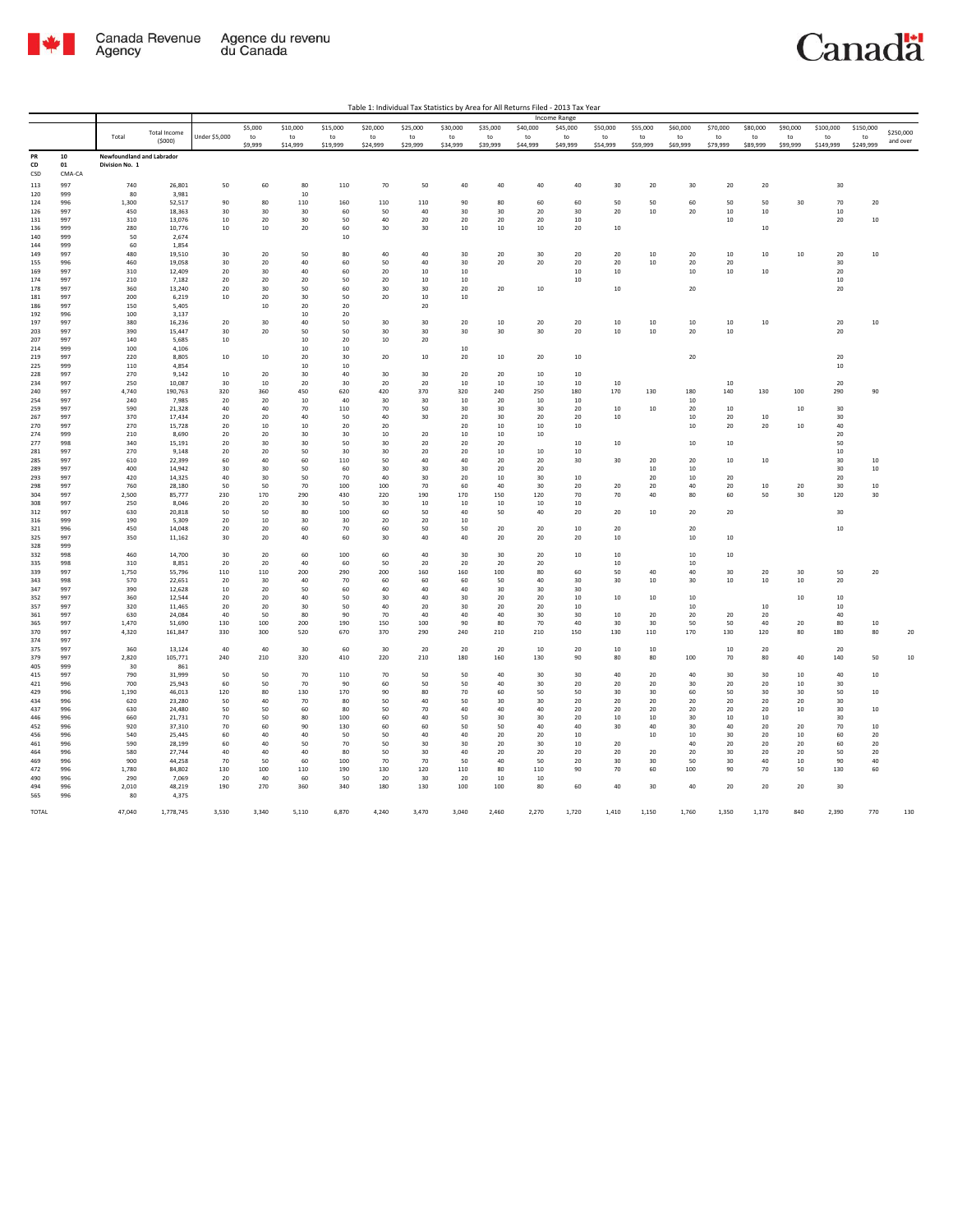

| Table 1: Individual Tax Statistics by Area for All Returns Filed - 2013 Tax Year |  |  |  |
|----------------------------------------------------------------------------------|--|--|--|
|                                                                                  |  |  |  |

|              |            |                           |                     |               |          |          |          |          |           |          |          |           | Income Range |           |          |          |           |          |          |           |           |           |
|--------------|------------|---------------------------|---------------------|---------------|----------|----------|----------|----------|-----------|----------|----------|-----------|--------------|-----------|----------|----------|-----------|----------|----------|-----------|-----------|-----------|
|              |            |                           | <b>Total Income</b> |               | \$5,000  | \$10,000 | \$15,000 | \$20,000 | \$25,000  | \$30,000 | \$35,000 | \$40,000  | \$45,000     | \$50,000  | \$55,000 | \$60,000 | \$70,000  | \$80,000 | \$90,000 | \$100,000 | \$150,000 | \$250,000 |
|              |            | Total                     | (5000)              | Under \$5,000 | to       | to       | to       | to       | to        | to       | to       | to        | to           | to        | to       | to       | to        | to       | to       | to        | to        |           |
|              |            |                           |                     |               | \$9,999  | \$14,999 | \$19,999 | \$24,999 | \$29,999  | \$34,999 | \$39,999 | \$44,999  | \$49,999     | \$54,999  | \$59,999 | \$69,999 | \$79,999  | \$89,999 | \$99,999 | \$149,999 | \$249,999 | and over  |
| PR           | 10         | Newfoundland and Labrador |                     |               |          |          |          |          |           |          |          |           |              |           |          |          |           |          |          |           |           |           |
| CD           | 02         | Division No. 2            |                     |               |          |          |          |          |           |          |          |           |              |           |          |          |           |          |          |           |           |           |
| CSD          | CMA-CA     |                           |                     |               |          |          |          |          |           |          |          |           |              |           |          |          |           |          |          |           |           |           |
| 001          | 998        | 210                       | 8,192               | 20            | 20       | 20       | 30       | 30       | 10        | 10       | 10       | 10        | 10           |           |          |          | 10        |          |          | 10        |           |           |
| 002          | 998        | 430                       | 18,231              | 40            | 40       | 40       | 50       | 40       | 20        | 20       | 30       | 20        | 20           |           |          | 20       | 10        | 20       | $10\,$   | 30        |           |           |
| 005          | 998        | 2,120                     | 89,188              | 190           | 170      | 170      | 250      | 180      | 150       | 120      | 120      | 110       | 70           | 70        | 50       | 90       | 70        | 80       | 50       | 120       | 50        | 10        |
| 006          | 999        | 90                        | 3,206               | 10            |          | 10       | 10       | 10       |           |          |          |           |              |           |          |          |           |          |          |           |           |           |
| 008          | 998        | 1,050                     | 37,491              | 80            | 80       | 110      | 150      | 120      | 100       | 70       | 50       | 60        | 30           | 30        | 30       | 30       | 30        | 30       | 20       | 40        | 20        |           |
| 009          | 999        | 20                        | 540                 |               |          |          |          |          |           |          |          |           |              |           |          |          |           |          |          |           |           |           |
| 011          | 997        | 560                       | 22,657              | 50            | 40       | 50       | 60       | 70       | 40        | 30       | 20       | 30        | 20           | 10        |          | 20       | 20        | 30       | 20       | 40        | 10        |           |
| 012          | 998        | 240                       | 7,631               | 20            | 20       | 40       | 40       | 30       | 20        | 20       |          |           |              | 10        |          | 10       |           |          |          |           |           |           |
| 013          | 997        | 160                       | 4,962               | 20            | 10       | 30       | 30       | 20       |           |          | 10       |           |              |           |          |          |           |          |          |           |           |           |
| 014          | 999        | 210                       | 6,746               | 20            | 10       | 30       | 30       | 20       | 20        | 20       | 20       |           |              |           |          |          |           |          |          |           |           |           |
| 015          | 999        | 100                       | 3,016               |               |          |          | 20       |          |           |          |          |           |              |           |          |          |           |          |          |           |           |           |
| 016          | 998        | 110                       | 3,128               | 10            | 10       | 10       | 20       | 10       |           |          |          |           |              |           |          |          |           |          |          |           |           |           |
| 017          | 999        | 160                       | 4,814               | 20            | 10       | 20       | 20       | 20       | 20        |          | 10       |           |              |           |          |          |           |          |          |           |           |           |
| 018          | 998        | 1,240                     | 38,156              | 100           | 100      | 160      | 210      | 120      | 100       | 80       | 60       | 60        | 40           | 40        | 30       | 40       | 30        | 20       | 20       | 30        |           |           |
| 019          | 998        | 2,030                     | 67,949              | 150           | 130      | 220      | 390      | 170      | 190       | 130      | 110      | 80        | 60           | 60        | 50       | 60       | 60        | 60       | 30       | 50        | 20        |           |
| 021          | 998        | 490                       | 19,578              | 40            | 30       | 40       | 70       | 40       | 30        | 30       | 40       | 30        | 30           | 10        | 20       | 20       | 20        | 20       |          | 20        | 10        |           |
| 022          | 997        | 230                       | 9.235               | 20            | 20       | 30       | 30       | 30       | 10        |          |          | 10        |              |           |          |          |           |          |          | 20        |           |           |
| 023          | 997        | 290                       | 12,633              | 20            | 20       | 20       | 30       | 30       | 20        | 20       | 20       | 20        |              | 10        | 10       | 20       | 10        | 10       |          | 20        |           |           |
| 024          | 997        | 4,670                     | 195,071             | 440<br>20     | 370      | 500      | 590      | 400      | 330<br>20 | 220      | 190      | 170<br>20 | 140<br>10    | 110<br>10 | 110      | 190      | 160<br>10 | 180      | 130      | 330       | 100       | 20        |
| 025<br>026   | 999<br>997 | 290<br>120                | 10,762<br>3,779     |               | 20<br>10 | 30<br>10 | 50<br>20 | 30<br>10 |           | 10       |          |           |              |           |          |          |           | 10       |          | 10        |           |           |
| 027          | 996        | 240                       | 7.172               | 30            | 20       | 40       | 40       | 30       | 10        | 10       | 10       |           |              |           |          |          |           |          |          |           |           |           |
| 030          | 997        | 210                       | 8.306               | 20            | 20       | 20       | 30       | 20       | 10        | 10       |          |           |              |           |          |          |           |          |          | 30        |           |           |
| 031          | 997        | 530                       | 18.812              | 40            | 40       | 50       | 70       | 60       | 50        | 40       | 30       | 20        | 20           | 10        | 20       | 20       | 10        | 10       | 10       | 20        |           |           |
| 033          | 997        | 260                       | 11,289              | 20            | 10       | 30       | 40       | 20       | 20        | 10       |          | 10        |              |           |          |          |           |          | $10\,$   | 30        |           |           |
| 034          | 996        | 260                       | 10,995              | 30            | 20       | 30       | 40       | 20       | 10        |          |          |           |              |           |          | 20       |           | 10       |          | 20        |           |           |
| 036          | 997        | 430                       | 18,347              | 50            | 40       | 50       | 60       | 40       | 20        | 20       |          | 10        | 10           | 10        |          | $10$     | 20        | 10       | $10\,$   | 50        | 10        |           |
| 037          | 999        | 160                       | 6,202               | 10            | 10       | 20       | 20       | 20       | 10        |          | 10       | 10        |              |           |          |          |           |          |          | 10        |           |           |
| 039          | 997        | 140                       | 4,437               |               |          | 10       | 20       | 20       | 20        | 10       |          |           |              |           |          |          |           |          |          |           |           |           |
| 040          | 997        | 120                       | 4,342               |               | 10       | 20       | 10       |          |           |          | 10       |           |              |           |          |          |           |          |          |           |           |           |
| 041          | 997        | 420                       | 17,046              | 50            | 30       | 50       | 70       | 40       | 20        | 20       | 10       | 10        | 10           |           | 10       | 20       | 10        | 10       | 10       | 40        | 10        |           |
| 048          | 999        | 500                       | 19.005              | 50            | 30       | 50       | 70       | 50       | 50        | 30       | 20       | 20        | 20           |           |          | 20       | 10        | 10       | $10\,$   | 40        | 10        |           |
| 055          | 999        | 120                       | 3.975               | 10            | 10       | 10       | 30       |          |           |          |          |           |              |           |          |          |           |          |          |           |           |           |
| <b>TOTAL</b> |            | 18,200                    | 696,895             | 1,590         | 1,380    | 1,930    | 2,610    | 1,700    | 1,330     | 1,000    | 850      | 770       | 570          | 470       | 420      | 670      | 570       | 560      | 410      | 1,010     | 320       | 50        |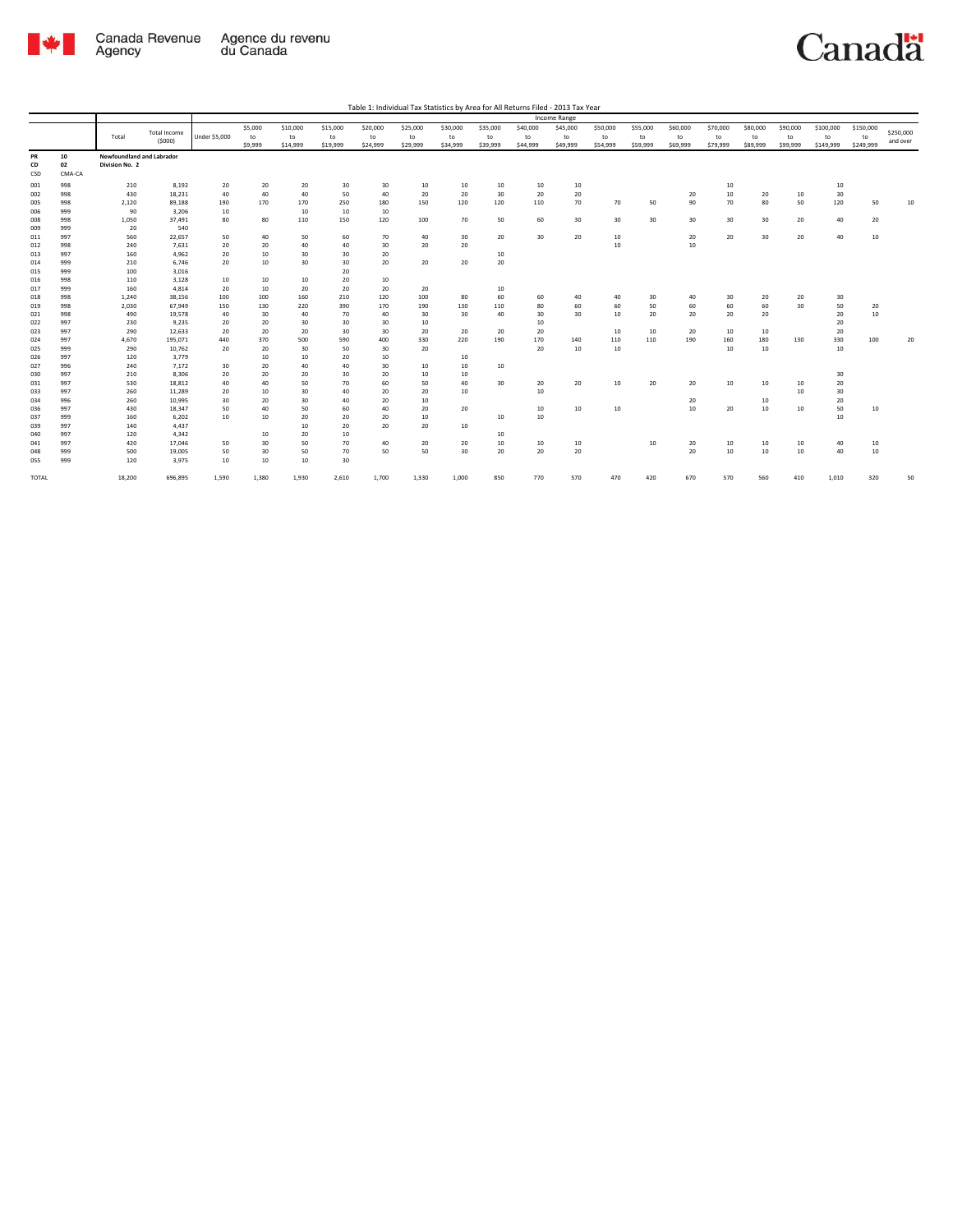

|              |            |                           |                     |                      |           |           |           |           |           |           |           |           | Income Range |           |           |           |                 |          |          |           |           |           |
|--------------|------------|---------------------------|---------------------|----------------------|-----------|-----------|-----------|-----------|-----------|-----------|-----------|-----------|--------------|-----------|-----------|-----------|-----------------|----------|----------|-----------|-----------|-----------|
|              |            |                           | <b>Total Income</b> |                      | \$5,000   | \$10,000  | \$15,000  | \$20,000  | \$25,000  | \$30,000  | \$35,000  | \$40,000  | \$45,000     | \$50,000  | \$55,000  | \$60,000  | \$70,000        | \$80,000 | \$90,000 | \$100,000 | \$150,000 | \$250,000 |
|              |            | Total                     | (5000)              | <b>Under \$5,000</b> | to        | to        | to        | to        | to        | to        | to        | to        | to           | to        | to        | to        | to              | to       | to       | to        | to        | and over  |
|              |            |                           |                     |                      | \$9,999   | \$14,999  | \$19,999  | \$24,999  | \$29,999  | \$34,999  | \$39,999  | \$44,999  | \$49,999     | \$54,999  | \$59,999  | \$69,999  | \$79,999        | \$89,999 | \$99,999 | \$149,999 | \$249,999 |           |
| <b>PR</b>    | 10         | Newfoundland and Labrador |                     |                      |           |           |           |           |           |           |           |           |              |           |           |           |                 |          |          |           |           |           |
| CD           | 03         | Division No. 3            |                     |                      |           |           |           |           |           |           |           |           |              |           |           |           |                 |          |          |           |           |           |
| CSD          | CMA-CA     |                           |                     |                      |           |           |           |           |           |           |           |           |              |           |           |           |                 |          |          |           |           |           |
| 002          | 999        | 130                       | 3,645               | 20                   | $10$      | 20        | 20        |           |           | 10        |           |           |              |           |           |           |                 |          |          |           |           |           |
| 003          | 998        | 520                       | 15,702              | 40                   | 30        | 60        | 90        | 60        | 40        | 40        | 40        | 30        | 20           | 10        | 10        | 30        |                 |          |          |           |           |           |
| 004          | 999        | 320                       | 6,622               | 40                   | 30        | 60        | 60        | 40        | 10        | 20        | 20        |           |              |           |           |           |                 |          |          |           |           |           |
| 005          | 999        | 160                       | 4.580               | 10                   |           | 30        | 30        | 20        |           |           |           |           | 10           |           |           |           |                 |          |          |           |           |           |
| 008          | 997        | 1,490                     | 52,364              | 120                  | 100       | 140       | 220       | 120       | 120       | 130       | 110       | 60        | 60           | 40        | 30        | 50        | 50              | 50       | 20       | 40        | 10        |           |
| 009          | 999        |                           |                     |                      |           |           |           |           |           |           |           |           |              |           |           |           |                 |          |          |           |           |           |
| 010          | 997        | 230                       | 7,396               | 20                   | 20        | 40        | 60        | 10        |           |           |           |           |              |           |           |           |                 | 10       |          | 10        |           |           |
| 011          | 997        | 420                       | 12,759              | 50                   | 30        | 60        | 80        | 40        | 30        | 20        | 20        | 10        | 20           | 10        | $10\,$    | 20        | 10              |          |          | 20        |           |           |
| 012          | 999        | 140                       | 3.489               | 20                   | 20        | 20        | 30        |           |           |           |           |           |              |           |           |           |                 |          |          |           |           |           |
| 014          | 998        | 230                       | 6.817               | 40                   | 20        | 30        | 30        | 20        | 30        | 20        |           |           |              |           |           | 10        |                 |          |          |           |           |           |
| 018          | 997        | 690                       | 24,397              | 70                   | 50        | 80        | 100       | 50        | 60        | 60        | 30        | 20        | 20           | 20        | 20        | 30        | 30              | 20       | 20       | 30        | 10        |           |
| 019          | 997        | 1,060                     | 37,445              | 90                   | 80        | 130       | 200       | 90        | 80        | 70        | 50        | 40        | 30           | 20        | 20        | 30        | 20              | 20       | 20       | 50        | 20        |           |
| 020          | 999        | 100                       | 3,992               |                      |           | 10        | 20        |           |           |           |           |           |              |           |           |           |                 |          |          |           |           |           |
| 021          | 997        | 80                        | 2,370               |                      |           |           | 20        | 10        |           |           |           |           |              |           |           |           |                 |          |          |           |           |           |
| 024          | 998        | 110                       | 2,757               | 10                   |           | 10        | 30        | 20        |           |           |           |           |              |           |           |           |                 |          |          |           |           |           |
| 026          | 997        | 490                       | 13,837              | 60                   | 30        | 60        | 90        | 50        | 40        | 30        | 30        | 20        | 10           | 10        |           | 20        | 10              | 10       |          |           |           |           |
| 028          | 997        | 1,310                     | 42,013              | 110                  | 80        | 140       | 240       | 110       | 90        | 70        | 110       | 100       | 60           | 30        | 30        | 40        | 30 <sub>2</sub> | 20       | 10       | 30        |           |           |
| 031          | 997        | 620                       | 20.170              | 50                   | 50        | 60        | 70        | 70        | 60        | 60        | 30        | 20        | 20           | 20        | 20        | 40        |                 |          | 10       | 20        |           |           |
| 032          | 997        | 600                       | 18.939              | 50                   | 50        | 70        | 110       | 50        | 50        | 30        | 30        | 30        | 10           | 20        | 20        | 30        | 20              | 20       |          | 10        |           |           |
| 033<br>034   | 997<br>997 | 570<br>3,630              | 20,323<br>129,723   | 60<br>210            | 40<br>230 | 70<br>370 | 80<br>500 | 50<br>410 | 30<br>310 | 30<br>230 | 20<br>210 | 20<br>180 | 160          | 20<br>130 | 30<br>110 | 30<br>170 | 30<br>120       | 20<br>90 | 20<br>70 | 10<br>100 | 30        |           |
| 038          | 999        | 90                        | 2,545               | 10                   |           | 20        | 10        |           |           |           |           |           |              |           |           |           |                 |          |          |           |           |           |
| 042          | 999        | 370                       | 10.595              | 30                   | 30        | 50        | 90        | 30        | 20        | 20        | 20        |           |              | 10        | $10\,$    | 10        | 10              |          |          |           |           |           |
| 045          | 996        | 90                        | 2,901               |                      |           | 20        | 10        | 20        |           |           |           |           |              |           |           |           |                 |          |          |           |           |           |
| 801          | 998        | 680                       | 7,091               | 460                  | 20        | 30        | 50        | 30        | 20        | 20        | 10        | 10        |              |           |           |           |                 |          |          | 10        |           |           |
|              |            |                           |                     |                      |           |           |           |           |           |           |           |           |              |           |           |           |                 |          |          |           |           |           |
| <b>TOTAL</b> |            | 14,140                    | 452,473             | 1,600                | 950       | 1,580     | 2,230     | 1,310     | 1,040     | 880       | 770       | 630       | 480          | 380       | 370       | 540       | 370             | 310      | 220      | 370       | 100       | 20        |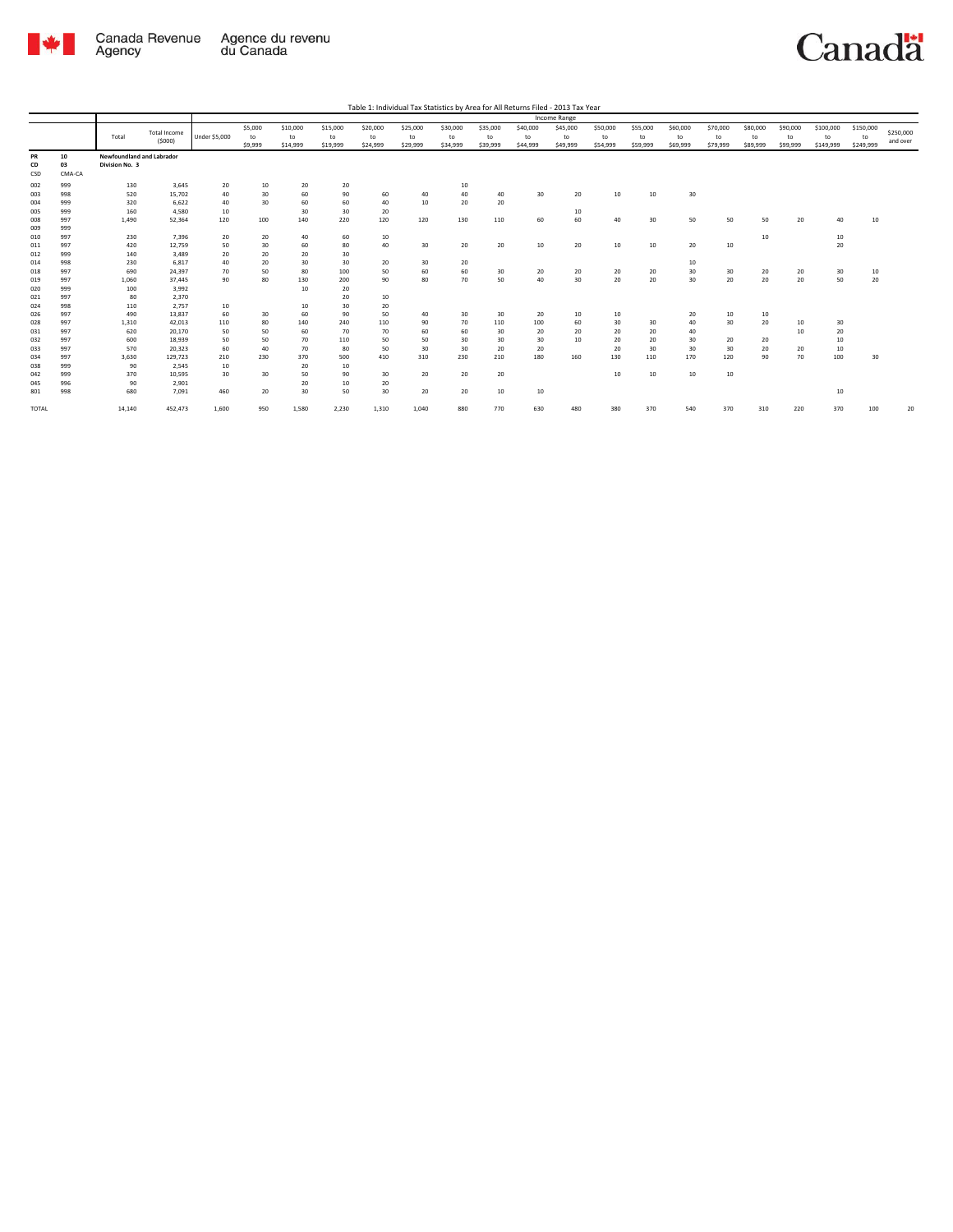

|       |        |                           |              |               |         |          |          |          |          |          |          |          | Income Range |          |          |          |          |          |          |           |           |           |
|-------|--------|---------------------------|--------------|---------------|---------|----------|----------|----------|----------|----------|----------|----------|--------------|----------|----------|----------|----------|----------|----------|-----------|-----------|-----------|
|       |        |                           | Total Income |               | \$5,000 | \$10,000 | \$15,000 | \$20,000 | \$25,000 | \$30,000 | \$35,000 | \$40,000 | \$45,000     | \$50,000 | \$55,000 | \$60,000 | \$70,000 | \$80,000 | \$90,000 | \$100,000 | \$150,000 | \$250,000 |
|       |        | Total                     | (5000)       | Under \$5,000 | to      | to       | to       | to       | to       | to       | to       | to       | to           | to       | to       | to       | to       | to       | to       | to        | to        | and over  |
|       |        |                           |              |               | \$9,999 | \$14,999 | \$19,999 | \$24,999 | \$29,999 | \$34,999 | \$39,999 | \$44,999 | \$49,999     | \$54,999 | \$59,999 | \$69,999 | \$79,999 | \$89,999 | \$99,999 | \$149,999 | \$249,999 |           |
| PR    | 10     | Newfoundland and Labrador |              |               |         |          |          |          |          |          |          |          |              |          |          |          |          |          |          |           |           |           |
| CD    | 04     | Division No. 4            |              |               |         |          |          |          |          |          |          |          |              |          |          |          |          |          |          |           |           |           |
| CSD   | CMA-CA |                           |              |               |         |          |          |          |          |          |          |          |              |          |          |          |          |          |          |           |           |           |
| 001   | 998    | 1,560                     | 51,413       | 150           | 100     | 160      | 260      | 180      | 100      | 90       | 100      | 70       | 60           | 40       | 40       | 50       | 40       | 30       | 30       | 40        |           |           |
| 006   | 998    | 1,120                     | 31,905       | 90            | 90      | 160      | 230      | 130      | 90       | 60       | 50       | 30       | 30           | 20       | 20       | 30       | 30       | 20       | 20       | 10        |           |           |
| 011   | 997    | 720                       | 20,716       | 70            | 70      | 120      | 120      | 60       | 50       | 30       | 40       | 30       | 20           | 20       | 10       | 30       | 10       |          | 10       | 20        |           |           |
| 013   | 998    | 1,020                     | 28,726       | 110           | 110     | 140      | 150      | 80       | 80       | 80       | 70       | 50       | 40           | 30       | 20       | 30       | 20       |          | 10       | 20        |           |           |
| 016   | 997    | 2,410                     | 69,600       | 230           | 220     | 350      | 410      | 220      | 220      | 150      | 110      | 80       | 70           | 50       | 50       | 70       | 70       | 40       | 10       | 60        | 20        |           |
| 017   | 999    | 60                        | 1.896        |               |         |          | 10       |          |          |          |          |          |              |          |          |          |          |          |          |           |           |           |
| 018   | 997    | 1,680                     | 46,689       | 170           | 150     | 270      | 280      | 130      | 120      | 90       | 80       | 80       | 50           | 50       | 20       | 40       | 40       | 30       | 10       | 40        |           |           |
| 019   | 998    | 5,680                     | 190,849      | 450           | 450     | 810      | 810      | 510      | 390      | 340      | 290      | 300      | 200          | 150      | 150      | 230      | 150      | 160      | 80       | 170       | 50        | 10        |
| 020   | 998    | 1,580                     | 71,985       | 130           | 100     | 140      | 150      | 100      | 100      | 90       | 100      | 90       | 70           | 60       | 50       | 90       | 70       | 70       | 40       | 90        | 30        | 20        |
| 021   | 998    |                           |              |               |         |          |          |          |          |          |          |          |              |          |          |          |          |          |          |           |           |           |
| 022   | 997    | 810                       | 22,538       | 80            | 80      | 120      | 140      | 80       | 60       | 50       | 40       | 40       | 20           | 20       | 20       | 10       | 20       |          | 10       | 10        |           |           |
| 033   | 997    | 690                       | 20,195       | 90            | 60      | 110      | 120      | 50       | 40       | 40       | 30       | 20       | 20           | 20       |          | 30       | 10       | 10       | 20       | 20        |           |           |
| 037   | 997    | 490                       | 12,385       | 50            | 40      | 90       | 70       | 50       | 40       | 40       | 20       | 20       | 10           |          |          | 10       | 10       |          |          |           |           |           |
| 042   | 997    | 110                       | 3,170        | 10            |         | 20       | 20       | 10       |          | 10       |          |          |              |          |          |          |          |          |          |           |           |           |
| TOTAL |        | 17,930                    | 572,068      | 1,630         | 1,470   | 2,490    | 2,770    | 1,600    | 1,300    | 1,080    | 950      | 810      | 600          | 460      | 400      | 620      | 460      | 400      | 240      | 490       | 130       | 40        |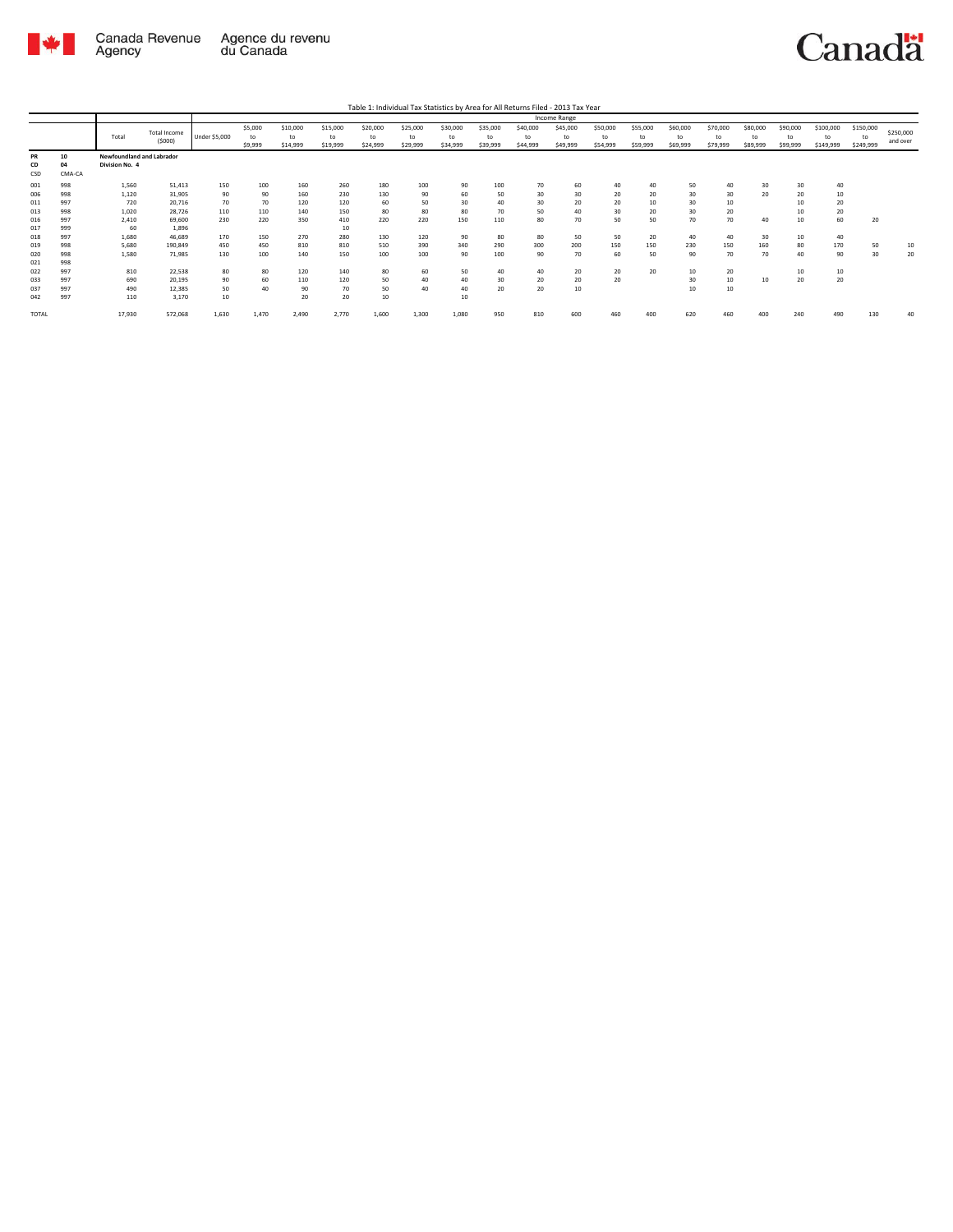

| Table 1: Individual Tax Statistics by Area for All Returns Filed - 2013 Tax Year |  |  |  |  |
|----------------------------------------------------------------------------------|--|--|--|--|
|                                                                                  |  |  |  |  |

|                 |                    |                                             |                        |               |                          |                            |                            |                            |                            |                            |                            |                            | Income Range               |                            |                            |                            |                            |                            |                            |                              |                              |                       |
|-----------------|--------------------|---------------------------------------------|------------------------|---------------|--------------------------|----------------------------|----------------------------|----------------------------|----------------------------|----------------------------|----------------------------|----------------------------|----------------------------|----------------------------|----------------------------|----------------------------|----------------------------|----------------------------|----------------------------|------------------------------|------------------------------|-----------------------|
|                 |                    | Total                                       | Total Income<br>(5000) | Under \$5,000 | \$5,000<br>to<br>\$9,999 | \$10,000<br>to<br>\$14,999 | \$15,000<br>to<br>\$19,999 | \$20,000<br>to<br>\$24,999 | \$25,000<br>to<br>\$29,999 | \$30,000<br>to<br>\$34,999 | \$35,000<br>to<br>\$39,999 | \$40,000<br>to<br>\$44,999 | \$45,000<br>to<br>\$49,999 | \$50,000<br>to<br>\$54,999 | \$55,000<br>to<br>\$59,999 | \$60,000<br>to<br>\$69,999 | \$70,000<br>to<br>\$79,999 | \$80,000<br>to<br>\$89,999 | \$90,000<br>to<br>\$99,999 | \$100,000<br>to<br>\$149,999 | \$150,000<br>to<br>\$249,999 | \$250,000<br>and over |
| PR<br>CD<br>CSD | 10<br>05<br>CMA-CA | Newfoundland and Labrador<br>Division No. 5 |                        |               |                          |                            |                            |                            |                            |                            |                            |                            |                            |                            |                            |                            |                            |                            |                            |                              |                              |                       |
| 001             | 997                | 170                                         | 4,977                  | 20            | 20                       | 20                         | 40                         | 20                         | 20                         | 10                         |                            |                            |                            |                            |                            |                            |                            |                            |                            |                              |                              |                       |
| 003             | 998                | 430                                         | 12,223                 | 40            | 30                       | 70                         | 90                         | 40                         | 20                         | 20                         | 20                         | 20                         | 10                         | 10                         | 10                         | 10                         |                            |                            |                            |                              |                              |                       |
| 004             | 997                | 4,360                                       | 163,214                | 340           | 310                      | 480                        | 640                        | 420                        | 310                        | 300                        | 230                        | 210                        | 160                        | 130                        | 80                         | 180                        | 130                        | 110                        | 70                         | 170                          | 80                           | 20                    |
| 005             | 999                | 280                                         | 7,619                  | 20            | 30                       | 40                         | 70                         | 20                         | 20                         | 20                         | 10                         |                            |                            |                            |                            | 10                         |                            |                            |                            |                              |                              |                       |
| 006             | 999                | 240                                         | 7.384                  | 10            | 20                       | 30                         | 40                         | 20                         | 20                         | 10                         | 20                         | 20                         |                            |                            |                            | 10                         |                            |                            |                            |                              |                              |                       |
| 007             | 997                | 140                                         | 4.368                  | 10            | 10                       | 20                         | 30                         |                            | 10                         |                            |                            |                            |                            |                            |                            |                            |                            |                            |                            |                              |                              |                       |
| 008             | 999                | 380                                         | 10,347                 | 30            | 30                       | 70                         | 70                         | 40                         | 30                         | 20                         | 20                         | 20                         | 10                         |                            |                            |                            |                            |                            |                            |                              |                              |                       |
| 009             | 997                | 390                                         | 13,752                 | 30            | 30                       | 60                         | 60                         | 30                         | 20                         | 30                         | 20                         | 20                         | 10                         | 10                         | 10                         | 10                         |                            |                            |                            | 20                           |                              |                       |
| 010             | 996                | 400                                         | 22,655                 | 30            | 30                       | 30                         | 40                         | 20                         | 20                         | 20                         | 20                         | 20                         | 20                         | 20                         | 20                         | 20                         | 20                         | 10                         | 10                         | 30                           | 20                           |                       |
| 012             | 996                | 3.000                                       | 133,847                | 210           | 170                      | 230                        | 260                        | 250                        | 200                        | 200                        | 190                        | 180                        | 150                        | 130                        | 90                         | 170                        | 160                        | 140                        | 60                         | 140                          | 60                           | 10                    |
| 014             | 997                | 510                                         | 16,948                 | 40            | 40                       | 50                         | 90                         | 50                         | 50                         | 40                         | 30                         | 20                         | 20                         | 20                         |                            | 20                         |                            |                            |                            | 10                           |                              |                       |
| 023             | 997                | 610                                         | 17,716                 | 40            | 40                       | 80                         | 120                        | 60                         | 70                         | 50                         | 40                         | 30                         | 20                         | 10                         |                            | 10                         |                            |                            |                            | 10                           |                              |                       |
| 024             | 997                | 450                                         | 12,842                 | 40            | 30                       | 60                         | 70                         | 70                         | 30                         | 20                         | 20                         | 20                         | 10                         |                            | 10                         | 10                         | 10                         |                            |                            |                              |                              |                       |
| 028             | 996                | 190                                         | 6,235                  | 20            | 10                       | 20                         | 20                         | 20                         | 20                         | 10                         | 10                         | 10                         |                            |                            |                            |                            |                            |                            |                            |                              |                              |                       |
| 035             | 997                | 300                                         | 10,342                 | 10            | 30                       | 20                         | 40                         | 30                         | 30                         | 20                         | 20                         | 20                         | 10                         |                            |                            | 20                         |                            |                            |                            | 10                           |                              |                       |
| TOTAL           |                    | 11,840                                      | 444,468                | 890           | 820                      | 1,270                      | 1,670                      | 1,100                      | 870                        | 760                        | 660                        | 600                        | 460                        | 380                        | 290                        | 500                        | 380                        | 320                        | 200                        | 450                          | 180                          |                       |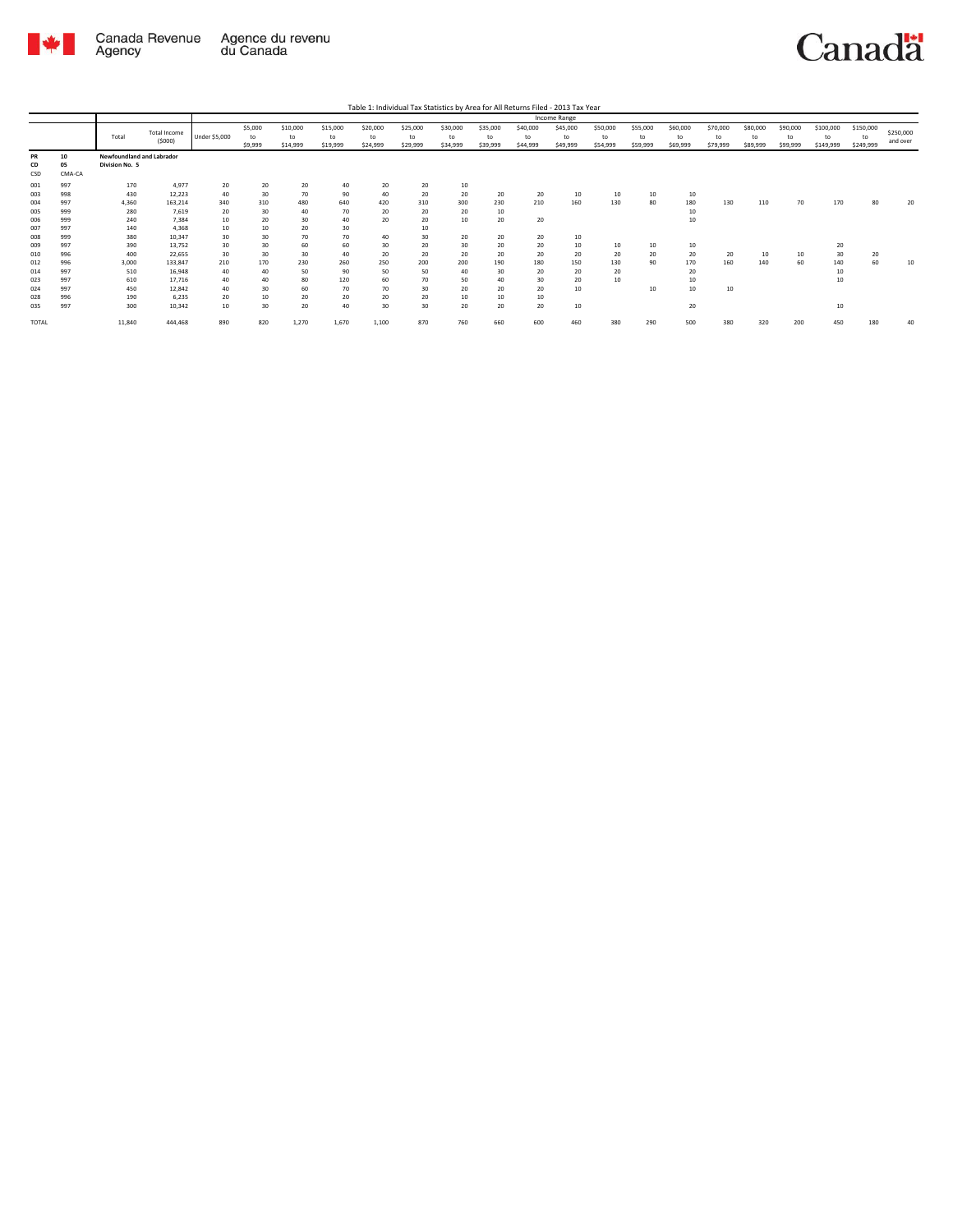

|              |            |                           |                     |               |           |           |           | Table 1: Individual Tax Statistics by Area for All Returns Filed - 2013 Tax Year |           |           |           |           |              |           |                  |           |          |          |          |           |           |           |
|--------------|------------|---------------------------|---------------------|---------------|-----------|-----------|-----------|----------------------------------------------------------------------------------|-----------|-----------|-----------|-----------|--------------|-----------|------------------|-----------|----------|----------|----------|-----------|-----------|-----------|
|              |            |                           |                     |               |           |           |           |                                                                                  |           |           |           |           | Income Range |           |                  |           |          |          |          |           |           |           |
|              |            |                           | <b>Total Income</b> |               | \$5,000   | \$10,000  | \$15,000  | \$20,000                                                                         | \$25,000  | \$30,000  | \$35,000  | \$40,000  | \$45,000     | \$50,000  | \$55,000         | \$60,000  | \$70,000 | \$80,000 | \$90,000 | \$100,000 | \$150,000 | \$250,000 |
|              |            | Total                     | (5000)              | Under \$5,000 | to        | to        | to        | to                                                                               | to        | to        | to        | to        | to           | to        | to               | to        | to       | to       | to       | $t_{0}$   | to        | and over  |
|              |            |                           |                     |               | \$9,999   | \$14,999  | \$19,999  | \$24,999                                                                         | \$29,999  | \$34,999  | \$39,999  | \$44,999  | \$49,999     | \$54,999  | \$59,999         | \$69,999  | \$79,999 | \$89,999 | \$99,999 | \$149,999 | \$249,999 |           |
| PR           | 10         | Newfoundland and Labrador |                     |               |           |           |           |                                                                                  |           |           |           |           |              |           |                  |           |          |          |          |           |           |           |
| CD           | 06         | Division No. 6            |                     |               |           |           |           |                                                                                  |           |           |           |           |              |           |                  |           |          |          |          |           |           |           |
| CSD          | CMA-CA     |                           |                     |               |           |           |           |                                                                                  |           |           |           |           |              |           |                  |           |          |          |          |           |           |           |
| 001          | 997        | 190                       | 6,432               | 10            | 20        | 20        | 20        | 20                                                                               | 20        | 10        | 10        | 10        |              |           |                  |           |          |          |          |           |           |           |
| 003          | 996        | 720                       | 25,395              | 60            | 60        | 70        | 100       | 70                                                                               | 50        | 60        | 40        | 40        | 30           | 20        | 20               | 20        | 20       | 20       |          | 30        |           |           |
| 008          | 998        | 150                       | 4,297               | 20            |           | 30        | 20        | 20                                                                               | 10        |           | 10        |           |              |           |                  |           |          |          |          |           |           |           |
| 009          | 998        | 9.060                     | 431.172             | 580           | 500       | 700       | 840       | 730                                                                              | 640       | 610       | 550       | 550       | 450          | 340       | 320              | 460       | 440      | 380      | 240      | 440       | 260       | 40        |
| 011          | 998        | 760                       | 27.297              | 60            | 50        | 80        | 130       | 60                                                                               | 60        | 60        | 50        | 30        | 30           | 20        | 20               | 30        | 20       | 20       |          | 40        |           |           |
| 012          | 998        | 690                       | 24.861              | 50            | 40        | 70        | 90        | 60                                                                               | 50        | 50        | 50        | 50        | 30           | 20        | 10 <sup>10</sup> | 30        | 20       | 20       | 10       | 30        |           |           |
| 014          | 996        | 80                        | 2.094               |               | 10        | 10        | 10        |                                                                                  |           |           |           |           |              |           |                  |           |          |          |          |           |           |           |
| 015          | 997<br>996 | 360<br>2.990              | 10.496<br>101.986   | 30<br>270     | 30<br>220 | 50<br>350 | 60<br>370 | 40<br>290                                                                        | 20<br>230 | 30<br>200 | 20<br>150 | 10<br>150 | 20<br>130    |           | 80               | 10<br>120 | 80       | 70       | 50       | 10<br>100 | 30        |           |
| 019<br>021   | 997        | 650                       | 13.241              | 120           | 70        | 110       | 110       | 60                                                                               | 50        | 40        | 20        | 20        | 10           | 110<br>10 | 10 <sub>10</sub> |           |          |          |          |           |           |           |
| 022          | 997        | 2,680                     | 80.838              | 250           | 190       | 360       | 440       | 280                                                                              | 200       | 170       | 160       | 140       | 110          | 60        | 50               | 80        | 60       | 50       | 30       | 60        | 20        |           |
| 026          | 996        | 770                       | 28.127              | 50            | 50        | 100       | 120       | 60                                                                               | 60        | 60        | 40        | 50        | 30           | 30        | 20               | 30        | 20       | 10       | 10       | 20        | 20        |           |
| 028          | 999        | 90                        | 4.643               |               |           |           | 10        | 10                                                                               |           |           |           |           |              |           |                  |           |          |          |          |           |           |           |
| 029          | 999        | 80                        | 3,180               |               |           | 20        | 10        |                                                                                  |           |           |           |           |              |           |                  |           |          |          |          |           |           |           |
| 031          | 997        | 620                       | 19,728              | 50            | 70        | 60        | 110       | 80                                                                               | 40        | 30        | 40        | 30        | 20           | 20        | 10               | 20        | 20       | 20       |          | 30        |           |           |
|              |            |                           |                     |               |           |           |           |                                                                                  |           |           |           |           |              |           |                  |           |          |          |          |           |           |           |
| <b>TOTAL</b> |            | 19,870                    | 783,787             | 1,540         | 1.320     | 2.020     | 2.440     | 1.780                                                                            | 1.440     | 1,340     | 1.140     | 1.100     | 870          | 650       | 560              | 830       | 700      | 600      | 380      | 780       | 350       | 50        |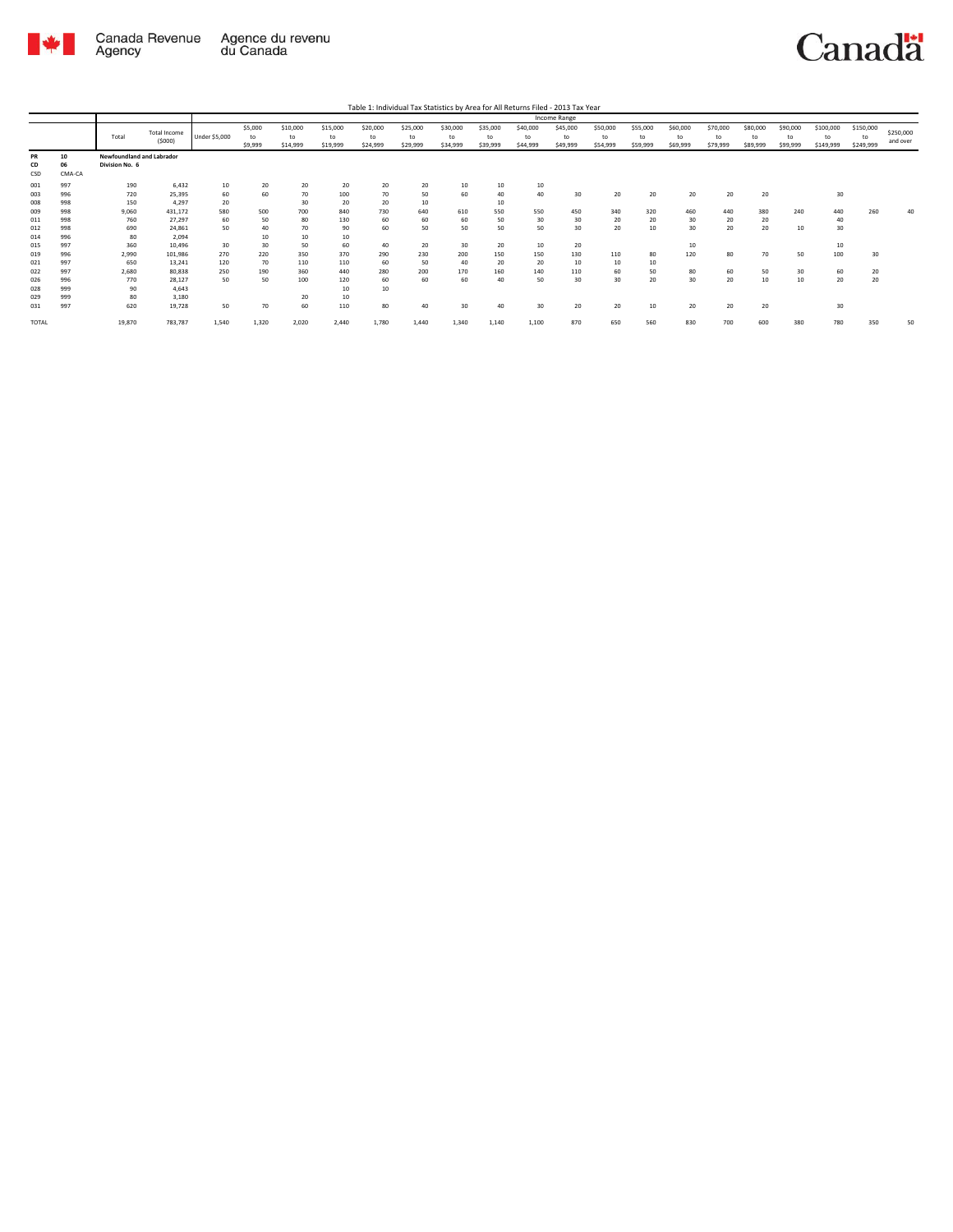

| Table 1: Individual Tax Statistics by Area for All Returns Filed - 2013 Tax Year |
|----------------------------------------------------------------------------------|
|----------------------------------------------------------------------------------|

|                 |                    |                                             |                               |               |                          |                            |                            |                            |                            |                            |                            |                            | Income Range               |                            |                            |                            |                            |                            |                            |                              |                              |                       |
|-----------------|--------------------|---------------------------------------------|-------------------------------|---------------|--------------------------|----------------------------|----------------------------|----------------------------|----------------------------|----------------------------|----------------------------|----------------------------|----------------------------|----------------------------|----------------------------|----------------------------|----------------------------|----------------------------|----------------------------|------------------------------|------------------------------|-----------------------|
|                 |                    | Total                                       | <b>Total Income</b><br>(5000) | Under \$5,000 | \$5,000<br>to<br>\$9,999 | \$10,000<br>to<br>\$14,999 | \$15,000<br>to<br>\$19,999 | \$20,000<br>to<br>\$24,999 | \$25,000<br>to<br>\$29,999 | \$30,000<br>to<br>\$34,999 | \$35,000<br>to<br>\$39,999 | \$40,000<br>to<br>\$44,999 | \$45,000<br>to<br>\$49,999 | \$50,000<br>to<br>\$54,999 | \$55,000<br>to<br>\$59,999 | \$60,000<br>to<br>\$69,999 | \$70,000<br>to<br>\$79,999 | \$80,000<br>to<br>\$89,999 | \$90,000<br>to<br>\$99,999 | \$100,000<br>to<br>\$149,999 | \$150,000<br>to<br>\$249,999 | \$250,000<br>and over |
| PR<br>CD<br>CSD | 10<br>07<br>CMA-CA | Newfoundland and Labrador<br>Division No. 7 |                               |               |                          |                            |                            |                            |                            |                            |                            |                            |                            |                            |                            |                            |                            |                            |                            |                              |                              |                       |
| 001             | 998                | 1,750                                       | 68,201                        | 130           | 110                      | 210                        | 290                        | 170                        | 120                        | 100                        | 70                         | 90                         | 60                         | 40                         | 40                         | 50                         | 50                         | 40                         | 40                         | 120                          | 30                           |                       |
| 006             | 998                | 1,070                                       | 32,962                        | 80            | 90                       | 120                        | 170                        | 120                        | 90                         | 90                         | 60                         | 50                         | 30                         | 30                         | 10                         | 30                         | 20                         | 20                         | 10                         | 30                           |                              |                       |
| 009             | 997                | 150                                         | 5,883                         |               | 10                       | 20                         | 30                         | 20                         | 10                         |                            |                            |                            |                            |                            |                            |                            |                            |                            |                            |                              |                              |                       |
| 013             | 998                | 5,800                                       | 256.396                       | 420           | 360                      | 500                        | 700                        | 490                        | 430                        | 380                        | 280                        | 300                        | 220                        | 200                        | 180                        | 290                        | 240                        | 200                        | 140                        | 330                          | 110                          | ٨ſ                    |
| 014             | 997                | 510                                         | 15,143                        | 30            | 30                       | 40                         | 110                        | 60                         | 50                         | 50                         | 30                         | 20                         | 20                         | 20                         | 10                         | 10                         | 10                         |                            |                            |                              |                              |                       |
| 015             | 997                | 120                                         | 3,820                         |               |                          |                            | 30                         | 20                         | 10                         | 20                         | 10                         |                            |                            |                            |                            |                            |                            |                            |                            |                              |                              |                       |
| 016             | 997                | 280<br>280                                  | 7,745<br>7,350                | 20<br>30      | 20<br>20                 | 40                         | 40                         | 40<br>30                   | 20                         | 20                         | 10                         | 10                         | 10                         |                            |                            |                            |                            |                            |                            |                              |                              |                       |
| 020<br>022      | 997<br>998         | 1,690                                       | 51,966                        | 130           | 120                      | 40<br>230                  | 50<br>330                  | 180                        | 20<br>130                  | 20<br>100                  | 20<br>80                   | 20<br>70                   | 60                         | 40                         | 40                         | 60                         | 30                         | 20                         | 20                         | 40                           | 20                           |                       |
| 023             | 998                | 3,160                                       | 97,787                        | 240           | 190                      | 380                        | 580                        | 320                        | 290                        | 240                        | 170                        | 130                        | 130                        | 70                         | 70                         | 110                        | 70                         | 70                         | 30                         | 60                           | 20                           |                       |
| 024             | 997                | 310                                         | 8.079                         | 30            | 30                       | 40                         | 60                         | 30                         | 30                         | 20                         | 10                         | 20                         |                            |                            |                            |                            |                            |                            |                            |                              |                              |                       |
| 025             | 999                | 60                                          | 1,664                         |               |                          |                            | 20                         |                            |                            |                            |                            |                            |                            |                            |                            |                            |                            |                            |                            |                              |                              |                       |
| 026             | 999                | 40                                          | 1,078                         |               |                          |                            |                            |                            |                            |                            |                            |                            |                            |                            |                            |                            |                            |                            |                            |                              |                              |                       |
| 027             | 999                | 100                                         | 4,226                         |               |                          |                            | 20                         |                            |                            |                            |                            |                            |                            |                            |                            |                            |                            |                            |                            | 10                           |                              |                       |
| 028             | 998                | 860                                         | 25,186                        | 60            | 60                       | 140                        | 160                        | 90                         | 80                         | 60                         | 50                         | 30                         | 30                         | 20                         | 20                         | 10                         | 20                         | 10                         | 10                         | 30                           |                              |                       |
| 031             | 997                | 2,340                                       | 76,029                        | 180           | 170                      | 290                        | 400                        | 240                        | 210                        | 160                        | 110                        | 100                        | 80                         | 80                         | 40                         | 60                         | 40                         | 40                         | 40                         | 80                           | 30                           |                       |
| 032             | 998                | 480                                         | 16,685                        | 50            | 40                       | 50                         | 70                         | 50                         | 20                         | 30                         | 30                         | 30                         | 20                         |                            | 10                         | 20                         |                            | 10                         |                            | 20                           |                              |                       |
| 036             | 998                | 460                                         | 17,553                        | 30            | 30<br>10                 | 40                         | 70                         | 50                         | 30                         | 40                         | 30                         | 20                         | 20                         | 20                         | 10                         | 10<br>10                   | 10                         |                            |                            | 30                           |                              |                       |
| 037<br>038      | 999<br>997         | 220<br>170                                  | 9.084<br>6.675                | 10<br>20      |                          | 20<br>20                   | 30<br>30                   | 20<br>10                   | 10<br>10                   | 10                         | 10<br>10                   |                            |                            | 10                         |                            |                            |                            |                            | 10                         | 10<br>10                     |                              |                       |
| 039             | 999                | 130                                         | 4,461                         |               |                          |                            | 30                         | 20                         |                            |                            |                            |                            |                            |                            |                            |                            |                            |                            |                            |                              |                              |                       |
| 040             | 999                | 60                                          | 2,315                         |               |                          |                            |                            |                            |                            |                            |                            |                            |                            |                            |                            |                            |                            |                            |                            |                              |                              |                       |
| 041             | 999                | 190                                         | 6,251                         | 10            | 10                       | 20                         | 30                         | 30                         | 20                         | 10                         | 10                         |                            |                            |                            |                            |                            |                            |                            |                            |                              |                              |                       |
| 042             | 998                | 450                                         | 14,629                        | 30            | 30                       | 50                         | 90                         | 50                         | 30                         | 30                         | 30                         | 20                         | 20                         |                            |                            | 20                         | 10                         |                            |                            | 10                           |                              |                       |
| 043             | 997                | 220                                         | 7,244                         | 10            | 10                       | 30                         | 30                         | 30                         | 20                         | 10                         | 10                         |                            | 10                         |                            |                            |                            |                            |                            |                            |                              |                              |                       |
| 044             | 997                | 1,800                                       | 65,636                        | 180           | 110                      | 200                        | 280                        | 150                        | 110                        | 110                        | 100                        | 80                         | 60                         | 60                         | 40                         | 60                         | 50                         | 60                         | 30                         | 90                           | 30                           |                       |
| 045             | 999                |                                             |                               |               |                          |                            |                            |                            |                            |                            |                            |                            |                            |                            |                            |                            |                            |                            |                            |                              |                              |                       |
| 046             | 997                |                                             |                               |               |                          |                            |                            |                            |                            |                            |                            |                            |                            |                            |                            |                            |                            |                            |                            |                              |                              |                       |
| 047             | 998                | 1,790                                       | 55,241                        | 170           | 130                      | 220                        | 290                        | 190                        | 130                        | 120                        | 90                         | 100                        | 60                         | 50                         | 40                         | 50                         | 50                         | 20                         | 20                         | 50                           | 10                           |                       |
| 048             | 999                | 110                                         | 4,301                         |               |                          | 10                         | 20                         | 20                         |                            |                            |                            |                            |                            |                            | 10                         |                            |                            |                            |                            | 40                           |                              |                       |
| 049<br>050      | 998<br>998         | 880<br>1,060                                | 26,319<br>34,412              | 90<br>70      | 80<br>90                 | 140<br>160                 | 150<br>200                 | 80<br>80                   | 70<br>80                   | 50<br>70                   | 50<br>50                   | 30<br>30                   | 10<br>30                   | 20<br>20                   | 20                         | 20<br>20                   | 10<br>30                   | 20                         | 20<br>20                   | 50                           | 10                           |                       |
| 051             | 999                | 120                                         | 3,170                         |               |                          | 20                         | 30                         | 20                         | 10                         |                            |                            |                            |                            |                            |                            |                            |                            |                            |                            |                              |                              |                       |
| 054             | 999                | 270                                         | 8.439                         | 20            | 10                       | 30                         | 40                         | 20                         | 20                         | 30                         | 20                         | 20                         | 20                         |                            |                            |                            |                            |                            |                            |                              |                              |                       |
| 056             | 999                | 120                                         | 3.584                         | 10            |                          | 10                         | 20                         |                            | 20                         | 10                         | 10                         | $10\,$                     |                            |                            |                            |                            |                            |                            |                            |                              |                              |                       |
| 057             | 998                | 600                                         | 17,781                        | 80            | 70                       | 100                        | 100                        | 40                         | 40                         | 20                         | 20                         |                            |                            | 10                         |                            | 20                         |                            | 20                         | 10                         | 40                           |                              |                       |
| 060             | 997                | 1,970                                       | 69,391                        | 130           | 100                      | 160                        | 330                        | 160                        | 170                        | 200                        | 140                        | 120                        | 90                         | 60                         | 50                         | 70                         | 50                         | 50                         | 30                         | 50                           | 20                           |                       |
| 067             | 996                | 160                                         | 5,958                         | 10            | 20                       | 30                         | 30                         |                            |                            |                            |                            |                            |                            |                            |                            |                            |                            |                            |                            | 20                           |                              |                       |
| <b>TOTAL</b>    |                    | 29,770                                      | 1,042,911                     | 2,320         | 1,990                    | 3,410                      | 4,860                      | 2.860                      | 2,300                      | 2,070                      | 1,570                      | 1,360                      | 1,050                      | 830                        | 670                        | 1,010                      | 750                        | 660                        | 490                        | 1,170                        | 340                          | 70                    |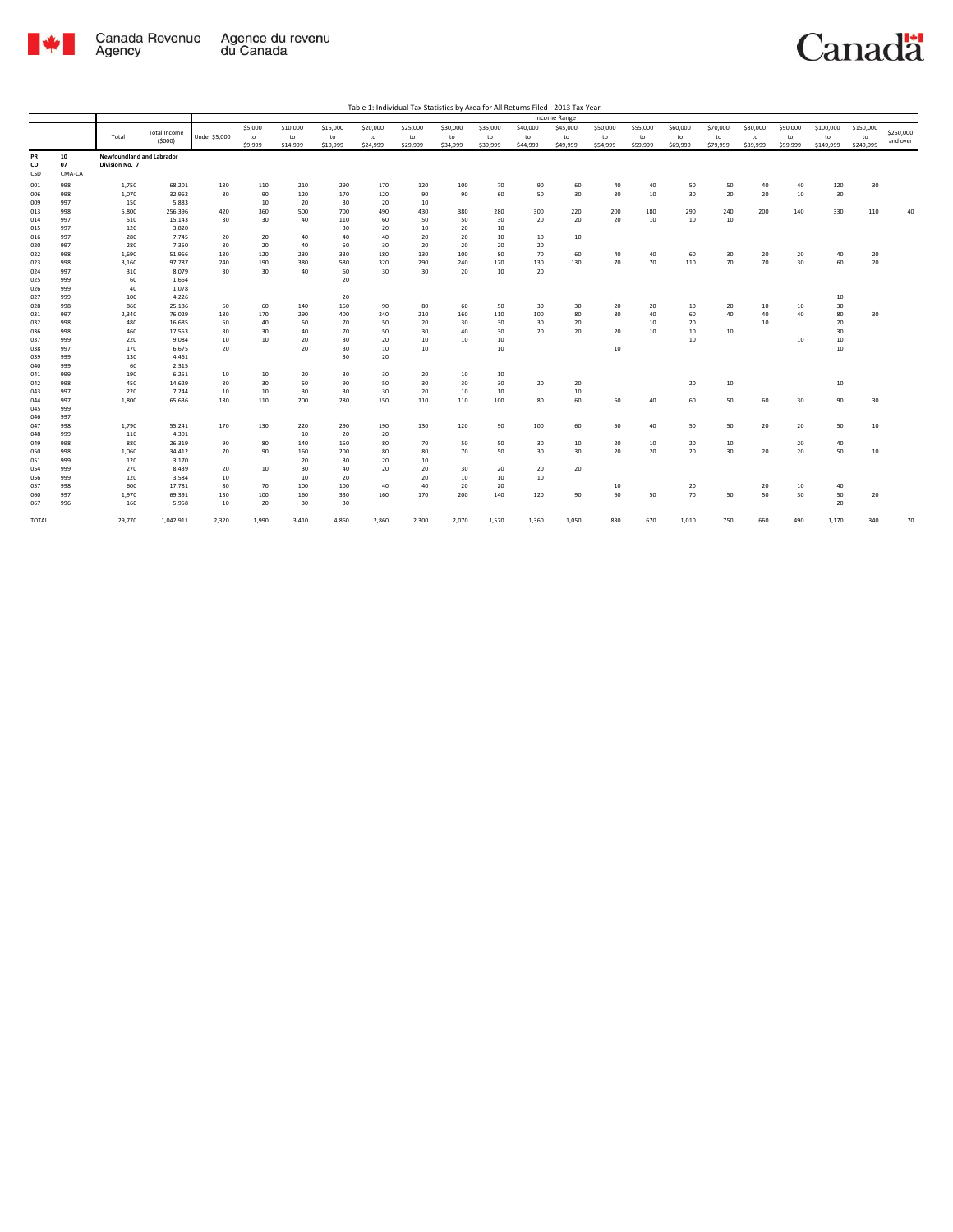

|              |            |                           |                               |               |           |           |           |           |              |              |          |           | Income Range |          |          |          |          |          |          |           |           |                       |
|--------------|------------|---------------------------|-------------------------------|---------------|-----------|-----------|-----------|-----------|--------------|--------------|----------|-----------|--------------|----------|----------|----------|----------|----------|----------|-----------|-----------|-----------------------|
|              |            |                           |                               |               | \$5,000   | \$10,000  | \$15,000  | \$20,000  | \$25,000     | \$30,000     | \$35,000 | \$40,000  | \$45,000     | \$50,000 | \$55,000 | \$60,000 | \$70,000 | \$80,000 | \$90,000 | \$100,000 | \$150,000 |                       |
|              |            | Total                     | <b>Total Income</b><br>(5000) | Under \$5,000 | to        | to        | to        | to        | to           | to           | to       | to        | to           | to       | to       | to       | to       | to       | to       | to        | to        | \$250,000<br>and over |
|              |            |                           |                               |               | \$9,999   | \$14,999  | \$19,999  | \$24,999  | \$29,999     | \$34,999     | \$39,999 | \$44,999  | \$49,999     | \$54,999 | \$59,999 | \$69,999 | \$79,999 | \$89,999 | \$99,999 | \$149,999 | \$249,999 |                       |
| PR           | 10         | Newfoundland and Labrador |                               |               |           |           |           |           |              |              |          |           |              |          |          |          |          |          |          |           |           |                       |
| CD           | 08         | Division No. 8            |                               |               |           |           |           |           |              |              |          |           |              |          |          |          |          |          |          |           |           |                       |
| CSD          | CMA-CA     |                           |                               |               |           |           |           |           |              |              |          |           |              |          |          |          |          |          |          |           |           |                       |
| 001          | 999        | 120                       | 3,277                         | 20            |           | 20        | 20        | 10        | 10           | 20           |          |           |              |          |          |          |          |          |          |           |           |                       |
| 004          | 998        | 450                       | 17,336                        | 20            | 20        | 40        | 60        | 40        | 40           | 30           | 40       | 40        | 30           | 20       | 10       | 20       | 10       |          |          | 20        |           |                       |
| 006          | 997        | 930                       | 28,500                        | 80            | 70        | 100       | 160       | 90        | 70           | 90           | 50       | 50        | 30           | 30       | 20       | 20       | 20       | 30       | 10       | 20        |           |                       |
| 008          | 997        | 2,310                     | 68,382                        | 220           | 180       | 360       | 400       | 180       | 200          | 150          | 120      | 80        | 50           | 70       | 40       | 60       | 50       | 40       | 30       | 60        | 20        |                       |
| 011          | 997        | 950                       | 27,373                        | 110           | 70        | 150       | 160       | 90        | 80           | 50           | 50       | 40        | 20           | 20       | 20       | 30       | 20       | 20       |          | 30        |           |                       |
| 020          | 998        | 350                       | 10,112                        | 20            | 20        | 60        | 60        | 40        | 20           | 30           | 30       | 10        | 10           |          |          |          |          |          |          |           |           |                       |
| 021          | 998        | 570                       | 20,013                        | 40            | 30        | 60        | 90        | 60        | 50           | 50           | 30       | 30        | 20           | 20       |          | 20       | 20       | 10       |          | 20        |           |                       |
| 022          | 998        | 600                       | 17,346                        | 40            | 30        | 90        | 90        | 70        | 60           | 50           | 60       | 20        | 20           | 20       |          | $10\,$   | $10\,$   | 10       |          |           |           |                       |
| 023          | 997        | 190                       | 7,480                         | 10            |           | 20        | 20        | 10        | 20           | 20           |          | 20        |              |          |          |          |          |          |          |           |           |                       |
| 024          | 997        | 220                       | 5,642                         | 20            | 20        | 50        | 40        | 20        | 10           | 20           | $10$     |           |              |          |          |          |          |          |          |           |           |                       |
| 025          | 998        | 340                       | 11,564                        | 20            | 20        | 40        | 40        | 30        | 30           | 20           | 20       | 30        | 30           | 10       |          | 20       |          |          |          |           |           |                       |
| 026          | 999        | 180                       | 5,987                         |               | 10        | 20        | 40        | 20        | 20           | $10\,$       |          | $10\,$    |              |          |          |          |          |          |          |           |           |                       |
| 029          | 999        | 190                       | 5,844                         | 10            | 10        | 30        | 40        | 20        | 20           |              |          |           |              |          |          |          |          |          |          |           |           |                       |
| 031          | 998        | 1,830                     | 48,046                        | 190           | 170       | 310       | 350       | 180       | 130          | 120          | 60       | 60        | 50           | 40       | 30       | 40       | 20       | 30       | 10       | 40        |           |                       |
| 033          | 998        | 800                       | 22,483                        | 80            | 70        | 120       | 140       | 90        | 50           | 50           | 30       | 30        | 20           | 30       | $10\,$   | 20       | 10       | $10\,$   |          | 20        |           |                       |
| 035          | 998        | 2,010                     | 63,044                        | 150           | 130       | 270       | 380       | 220       | 150          | 130          | 100      | 80        | 80           | 50       | 30       | 60       | 40       | 50       | 30       | 60        | 20        |                       |
| 036          | 997        | 390                       | 11,014                        | 30            | 30        | 40        | 90        | 40        | 30           | 20           | 20       | 20        |              |          | 10       | 10       |          |          |          |           |           |                       |
| 037          | 997        | 450                       | 14,872                        | 40            | 40        | 60        | 80        | 40        | 40           | 20           | 10       | 30        | 10           |          | $10\,$   | 10       | 10       |          |          | 20        |           |                       |
| 038          | 997        | 480                       | 14,465                        | 40            | 40        | 60        | 90        | 50        | 20           | 20           | 30       | 20        | 20           | 10       |          |          |          | 10       |          | 20        |           |                       |
| 039          | 997        | 370                       | 10,206                        | 20            | 30        | 60        | 60        | 40        | 40           | 30           | 20       |           | 20           |          |          |          |          |          |          |           |           |                       |
| 040          | 999        | 240                       | 7,038                         | 20            | 20        | 40        | 50        | 20        | 20           | 20           |          | 20        |              | 10       |          |          |          |          |          |           |           |                       |
| 042          | 997        | 740                       | 27,894                        | 60            | 60        | 80        | 100       | 80        | 50           | 50           | 40       | 50        | 30           | 20       | 20       | 30       | 20       | 20       | 10       | 20        |           |                       |
| 043          | 998        | 560                       | 15,723                        | 50            | 60        | 80        | 70        | 60        | 40           | 40           | 30       | 20        | 20           | 10       |          | 20       | 20       |          |          |           |           |                       |
| 044<br>045   | 997<br>999 | 3,060<br>220              | 111,834<br>6,071              | 240<br>30     | 210<br>20 | 370<br>40 | 470<br>30 | 290<br>20 | 220<br>10    | 180<br>20    | 180      | 160<br>10 | 110<br>10    | 90       | 70       | 100      | 90       | 70       | 50       | 120       | 40        | 20                    |
| 046          | 998        | 460                       | 13,395                        | 60            | 40        | 70        | 60        | 50        | 40           | 20           | 30       | 20        |              | 10       |          | $10\,$   |          | $10\,$   |          | $10\,$    |           |                       |
| 047          | 999        | 120                       | 2,933                         | 20            | 10        | 20        | 20        | 10        |              |              |          |           |              |          |          |          |          |          |          |           |           |                       |
| 048          | 997        | 250                       | 6,541                         | 30            | 20        | 60        | 40        | 20        | 20           | 10           | 10       | 10        |              |          |          |          |          |          |          |           |           |                       |
| 049          | 997        | 560                       | 17,097                        | 40            | 50        | 60        | 90        | 70        | 70           | 50           | 30       | 30        | 20           | 10       |          |          | $10\,$   | $10\,$   |          | 10        |           |                       |
| 053          | 997        | 270                       | 8,124                         | 30            | 20        | 40        | 60        | 20        | 10           | 10           | 20       |           |              | 10       |          |          |          |          |          | 10        |           |                       |
| 054          | 997        | 860                       | 34.166                        | 80            | 70        | 90        | 150       | 60        | 60           | 60           | 30       | 40        | 20           | 20       | 20       | 30       | 20       | 20       | 20       | 50        | 30        |                       |
| 055          | 997        | 160                       | 5,753                         | 10            | $10\,$    | 30        | 30        |           |              | $10\,$       |          |           |              |          |          |          |          |          |          |           |           |                       |
| 056          | 997        | 190                       | 5,474                         | 30            | 20        | 20        | 40        | 10        | 10           |              |          | 10        |              |          |          |          |          |          |          |           |           |                       |
| 058          | 997        | 430                       | 14,732                        | 40            | 30        | 50        | 80        | 40        | 30           | 20           | 20       | 20        | 10           | 10       | 20       | $10\,$   |          |          |          | 20        |           |                       |
| 059          | 997        | 430                       | 13,214                        | 40            | 40        | 60        | 80        | 40        | 30           | 30           | 20       | 20        | 10           | 10       |          | 10       |          |          |          | 20        |           |                       |
| 060          | 997        | 680                       | 27,030                        | 80            | 40        | 100       | 100       | 50        | 40           | 50           | 20       | 20        | 20           | 10       | $10\,$   | 20       | $10\,$   | 10       | 20       | 60        | 20        |                       |
| 061          | 998        | 2,520                     | 86,575                        | 240           | 180       | 310       | 460       | 220       | 170          | 120          | 110      | 120       | 80           | 50       | 60       | 80       | 70       | 70       | 50       | 110       | 30        |                       |
| 062          | 999        | 140                       | 3,716                         | 20            | 10        | 20        | 30        |           |              |              |          |           |              |          |          |          |          |          |          |           |           |                       |
| 063          | 999        | 130                       | 4,797                         | 10            | 20        | 10        | 20        |           |              |              | 10       |           |              |          |          |          |          |          |          |           |           |                       |
| 064          | 999        | 90                        | 2,496                         |               |           | 20        | 20        |           |              | 10           |          |           |              |          |          |          |          |          |          |           |           |                       |
| 065          | 997        | 300                       | 8,500                         | 30            | 30        | 40        | 70        | 30        | 20           | 20           | 10       |           |              |          |          |          |          |          |          | 10        |           |                       |
| 066          | 999        | 120                       | 4,273                         |               | $10\,$    | 10        | 20        | $10\,$    |              | $10\,$       |          |           |              |          |          |          |          |          |          |           |           |                       |
| 067          | 997        | 160                       | 4,630                         | 20            |           | 20        | 20        | 20        | 20           | 10           |          |           |              |          |          |          |          |          |          |           |           |                       |
| 069          | 998        | 580                       | 23,062                        | 60            | 40        | 70        | 100       | 50        | 30           | 30           | 30       | 20        | 20           | 10       | 10       | 20       | 20       | 20       |          | 20        | 20        |                       |
| 070          | 999        | 90                        | 3,070                         |               |           | 10        | 10        |           |              |              |          |           |              |          |          |          |          |          |          |           |           |                       |
| 071          | 999        | 430                       | 11,413                        | 70            | 30        | 60        | 80        | 30        | 30           | 20           | 10       | 20        | 20           | 10       | $10\,$   | 20       | $10\,$   |          |          | 10        |           |                       |
| 072          | 997        | 400                       | 11,576                        | 50            | 40        | 60        | 70        | 30        | 20           | 20           | 10       | 20        | 20           | 10       |          | 10       |          |          |          |           |           |                       |
| 074          | 999        | 250                       | 5,842                         | 30            | 30        | 30        | 50        | 30        | 30           | 20           |          |           |              |          |          |          |          |          |          |           |           |                       |
| 075          | 997        | 240                       | 7,465<br>23,380               | 10            | 30<br>40  | 40        | 50<br>130 | 30<br>80  | 10           | 60           |          |           | 30           | 20       |          | 20       | $10\,$   | 20       |          | 10<br>20  |           |                       |
| 076<br>077   | 999<br>997 | 740<br>150                | 4,729                         | 50<br>10      | 20        | 100<br>20 | 30        | 10        | 80<br>$10\,$ | 20           | 50       | 30        |              |          |          |          |          |          | 10       |           |           |                       |
|              |            |                           |                               |               |           |           |           |           |              |              |          |           |              |          |          |          |          |          |          |           |           |                       |
| 078<br>079   | 999<br>998 | 160<br>1,120              | 5,015<br>44,993               | 10<br>80      | 80        | 30<br>110 | 30<br>160 | 10<br>90  | 70           | $10\,$<br>60 | 60       | 60        | 40           | 30       | 30       | 50       | 60       | 50       | 20       | 50        | 20        |                       |
| 091          | 997        | 270                       | 9,432                         | 20            | 30        | 40        | 40        | 30        | 20           | $10\,$       |          |           |              |          |          | $10\,$   |          |          |          | $10\,$    |           |                       |
| 092          | 999        | 100                       | 4,043                         |               |           | 20        | 20        |           |              |              |          |           |              |          |          |          |          |          |          |           |           |                       |
| 093          | 999        | 170                       | 4,305                         |               | 20        | 20        | 50        | 10        |              |              |          |           |              |          |          |          |          |          |          |           |           |                       |
| 095          | 997        | 270                       | 9,622                         | 40            | 20        | 30        | 40        | 20        | 20           | 10           |          |           |              |          |          | $10\,$   |          |          |          | 20        |           |                       |
| 096          | 999        | 170                       | 5,223                         | 20            | 10        | 30        | 20        | 10        |              | $10\,$       |          |           |              |          |          |          |          |          |          | 10        |           |                       |
| 098          | 997        | 120                       | 3,012                         | 10            | 10        | 10        | 20        | 10        | 10           |              |          |           |              |          |          |          |          |          |          |           |           |                       |
|              |            |                           |                               |               |           |           |           |           |              |              |          |           |              |          |          |          |          |          |          |           |           |                       |
| <b>TOTAL</b> |            | 31,660                    | 1,021,181                     | 2,820         | 2,370     | 4,240     | 5,370     | 2,990     | 2,350        | 2,000        | 1,540    | 1,420     | 1,020        | 810      | 600      | 920      | 730      | 630      | 430      | 1,070     | 310       | 50                    |
|              |            |                           |                               |               |           |           |           |           |              |              |          |           |              |          |          |          |          |          |          |           |           |                       |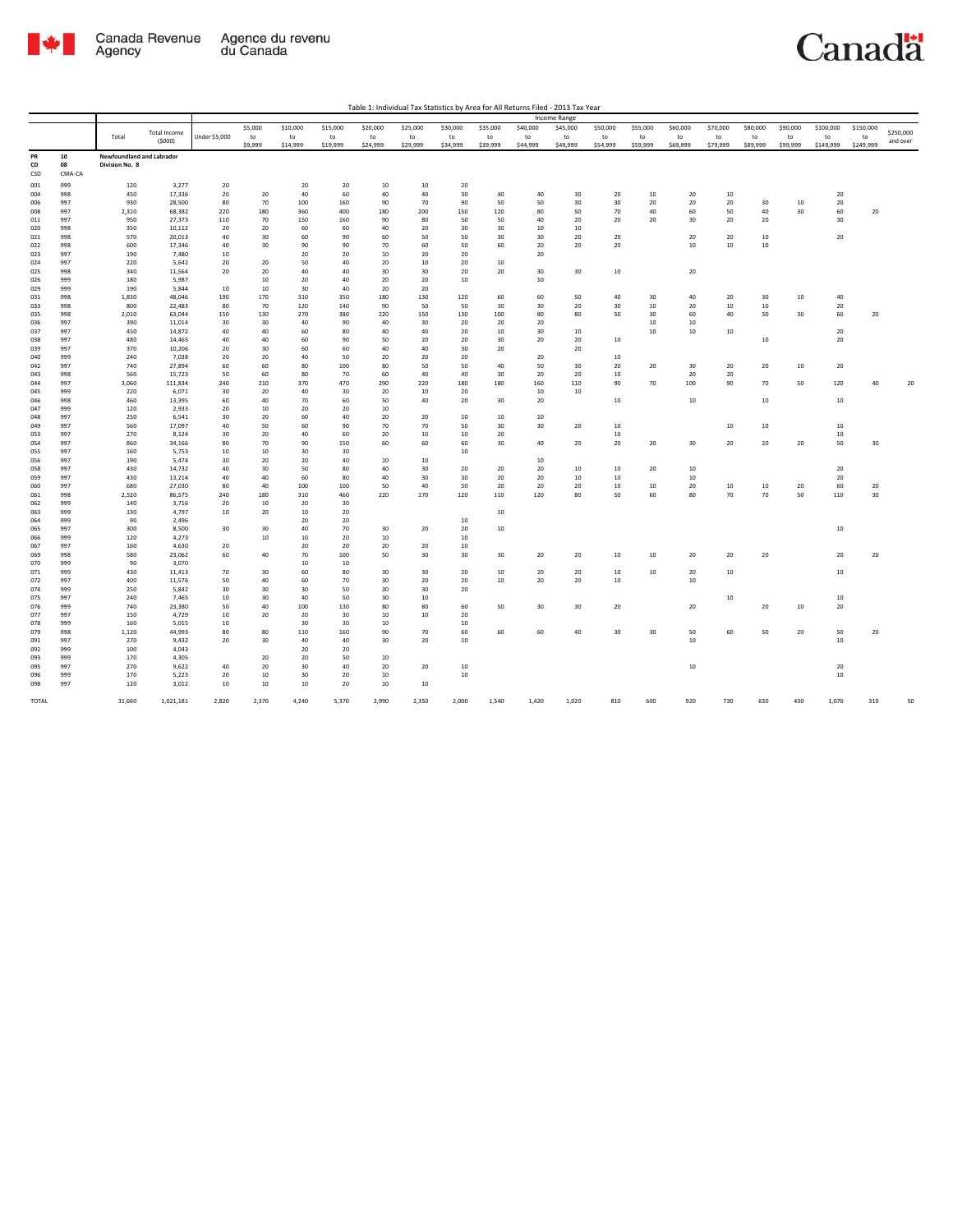

|            |            |                           |                     |               |          |          |          |          |          |          |          |          | Income Range |          |              |          |          |          |          |           |           |           |
|------------|------------|---------------------------|---------------------|---------------|----------|----------|----------|----------|----------|----------|----------|----------|--------------|----------|--------------|----------|----------|----------|----------|-----------|-----------|-----------|
|            |            |                           | <b>Total Income</b> |               | \$5,000  | \$10,000 | \$15,000 | \$20,000 | \$25,000 | \$30,000 | \$35,000 | \$40,000 | \$45,000     | \$50,000 | \$55,000     | \$60,000 | \$70,000 | \$80,000 | \$90,000 | \$100,000 | \$150,000 | \$250,000 |
|            |            | Total                     | (5000)              | Under \$5,000 | to       | to       | to       | to       | to       | to       | to       | to       | to           | to       | to           | to       | to       | to       | to       | to        | to        |           |
|            |            |                           |                     |               | \$9,999  | \$14,999 | \$19,999 | \$24,999 | \$29,999 | \$34,999 | \$39,999 | \$44,999 | \$49,999     | \$54,999 | \$59,999     | \$69,999 | \$79,999 | \$89,999 | \$99,999 | \$149,999 | \$249,999 | and over  |
| PR         | 10         | Newfoundland and Labrador |                     |               |          |          |          |          |          |          |          |          |              |          |              |          |          |          |          |           |           |           |
| CD         | 09         | Division No. 9            |                     |               |          |          |          |          |          |          |          |          |              |          |              |          |          |          |          |           |           |           |
| CSD        | CMA-CA     |                           |                     |               |          |          |          |          |          |          |          |          |              |          |              |          |          |          |          |           |           |           |
| 001        | 999        | 90                        | 2,348               |               |          | 10       | 20       |          |          |          |          |          |              |          |              |          |          |          |          |           |           |           |
| 004        | 999        | 470                       | 11,831              | 20            | 30       | 100      | 100      | 50       | 50       | 30       | 30       | 20       | 10           | 10       |              |          |          |          |          |           |           |           |
| 007        | 997        | 810                       | 25,624              | 50            | 60       | 110      | 160      | 80       | 70       | 50       | 50       | 30       | 20           | 20       | 20           | 30       | 20       | 20       |          | 20        |           |           |
| 008        | 997        | 170                       | 5,663               |               |          | 30       | 20       | 20       | 20       | 20       |          |          |              |          |              |          |          |          |          |           |           |           |
| 009        | 999        | 110                       | 3,723               |               |          | 10       | 20       | 20       | 10       | 10       |          |          |              |          |              |          |          |          |          |           |           |           |
| 010        | 998        | 490                       | 11,033              | 30            | 40       | 110      | 90       | 60       | 40       | 30       | 20       | 10       | 10           |          |              |          |          |          |          |           |           |           |
| 011        | 998        | 250                       | 7,367               | 20            |          | 40       | 50       | 30       | 20       | 20       | 10       | 20       |              |          |              |          |          |          |          |           |           |           |
| 012        | 998        | 590                       | 20,601              | 40            | 50       | 50       | 80       | 60       | 50       | 50       | 40       | 40       | 30           | 20       | 10           | 30       | 20       |          | 10       |           |           |           |
| 013        | 997        | 830                       | 30,242              | 40            | 50       | 90       | 110      | 90       | 70       | 70       | 40       | 30       | 40           | 30       | 30           | 40       | 20       | 30       | 20       | 30        |           |           |
| 015        | 997        | 220                       | 7,876               | 10            | 10       | 30       | 40       | 20       | 10       | 20       | 10       | 20       |              |          |              |          |          |          |          |           |           |           |
| 016        | 999        | 380                       | 12,566              | 20            | 30       | 50       | 80       | 40       | 30       | 20       | 20       | 20       |              |          | 10           | 20       |          |          |          |           |           |           |
| 017        | 999        | 400                       | 11.087              | 20            | 40       | 80       | 90       | 30       | 30       | 10       | 20       |          |              | 10       |              | 10       |          |          |          | 10        |           |           |
| 018        | 999        | 300                       | 8.683               | 20            | 20       | 30       | 50       | 40       | 30       | 20       | 20       | 20       |              | 10       |              |          |          |          |          |           |           |           |
| 019        | 998        | 600                       | 21,938              | 40            | 20       | 40       | 110      | 70       | 60       | 40       | 40       | 30       | 10           | 10       | 20           | 20       | 20       | 20       | 10       | 20        |           |           |
| 020        | 999        | 220                       | 5,279               | 20            | 20       | 40       | 60       | 30       | 20       |          |          |          |              |          |              |          |          |          |          |           |           |           |
| 021        | 998        | 2,240                     | 75,222              | 110           | 120      | 290      | 340      | 280      | 250      | 170      | 110      | 110      | 70           | 70       | 50           | 80       | 50       | 50       | 30       | 60        | 20        |           |
| 022        | 998<br>999 | 740<br>260                | 25,409              | 50<br>20      | 40<br>10 | 70<br>30 | 90<br>20 | 90<br>20 | 90<br>20 | 70<br>20 | 40       | 40       | 30           | 30<br>20 | 10<br>$10\,$ | 30<br>20 | 20<br>10 | 10       | 10       | 20        |           |           |
| 023<br>024 | 998        | 450                       | 11,754<br>16,681    | 30            | 30       | 50       | 90       | 40       | 40       | 30       | 20       | 10       | 10           | 10       | 10           | 20       |          | 10<br>10 | 10       | 10<br>20  |           |           |
| 026        | 997        |                           |                     |               |          |          |          |          |          |          |          |          |              |          |              |          |          |          |          |           |           |           |
| 028        | 998        | 240                       | 6,428               | 10            | 10       | 50       | 50       | 20       | 20       | 20       | 20       |          |              |          |              |          |          |          |          |           |           |           |
| 029        | 998        | 1,970                     | 77,994              | 110           | 130      | 150      | 240      | 160      | 170      | 140      | 140      | 140      | 90           | 90       | 60           | 80       | 80       | 70       | 50       | 60        | 20        |           |
| 030        | 997        | 240                       | 6,917               | 10            | 10       | 30       | 50       | 30       | 30       | 20       | 10       | 20       |              | 10       |              |          |          |          |          |           |           |           |
| 031        | 997        | 700                       | 24,820              | 30            | 50       | 90       | 110      | 60       | 60       | 50       | 40       | 30       | 30           | 20       | 20           | 40       | 20       | 10       |          | 20        |           |           |
| 032        | 998        | 560                       | 16,831              | 40            | 40       | 70       | 90       | 60       | 60       | 40       | 20       | 40       | 30           | 20       |              | 10       | 10       |          |          | 20        |           |           |
| 034        | 999        | 70                        | 2,631               |               |          | 10       | 10       |          |          |          |          |          |              |          |              |          |          |          |          |           |           |           |
| 035        | 999        | 190                       | 5,830               | $10$          |          | 40       | 30       | 20       | 20       | 10       |          |          |              |          |              |          |          |          |          |           |           |           |
| 037        | 999        | 20                        | 389                 |               |          |          |          |          |          |          |          |          |              |          |              |          |          |          |          |           |           |           |
| 039        | 999        | 200                       | 8,713               | 20            |          | 10       | 20       | 20       | 20       | 20       | 20       | 10       |              |          |              |          |          | 10       |          | 10        |           |           |
| 041        | 999        | 80                        | 2,304               |               |          | 10       | $10$     | 10       |          |          |          |          |              |          |              |          |          |          |          |           |           |           |
| 042        | 999        | 60                        | 1.834               |               |          | 10       | 20       |          |          |          |          |          |              |          |              |          |          |          |          |           |           |           |
| 047        | 999        | 40                        | 1,050               |               |          |          |          |          |          |          |          |          |              |          |              |          |          |          |          |           |           |           |
| 048        | 999        | 200                       | 6,929               |               | 10       | 20       | 40       | 30       | 20       | 10       |          |          |              |          |              |          |          |          |          | 10        |           |           |
| TOTAL      |            | 14,180                    | 477,598             | 800           | 870      | 1,770    | 2,300    | 1,490    | 1,360    | 1,000    | 770      | 680      | 490          | 440      | 340          | 500      | 350      | 300      | 210      | 380       | 110       | 30        |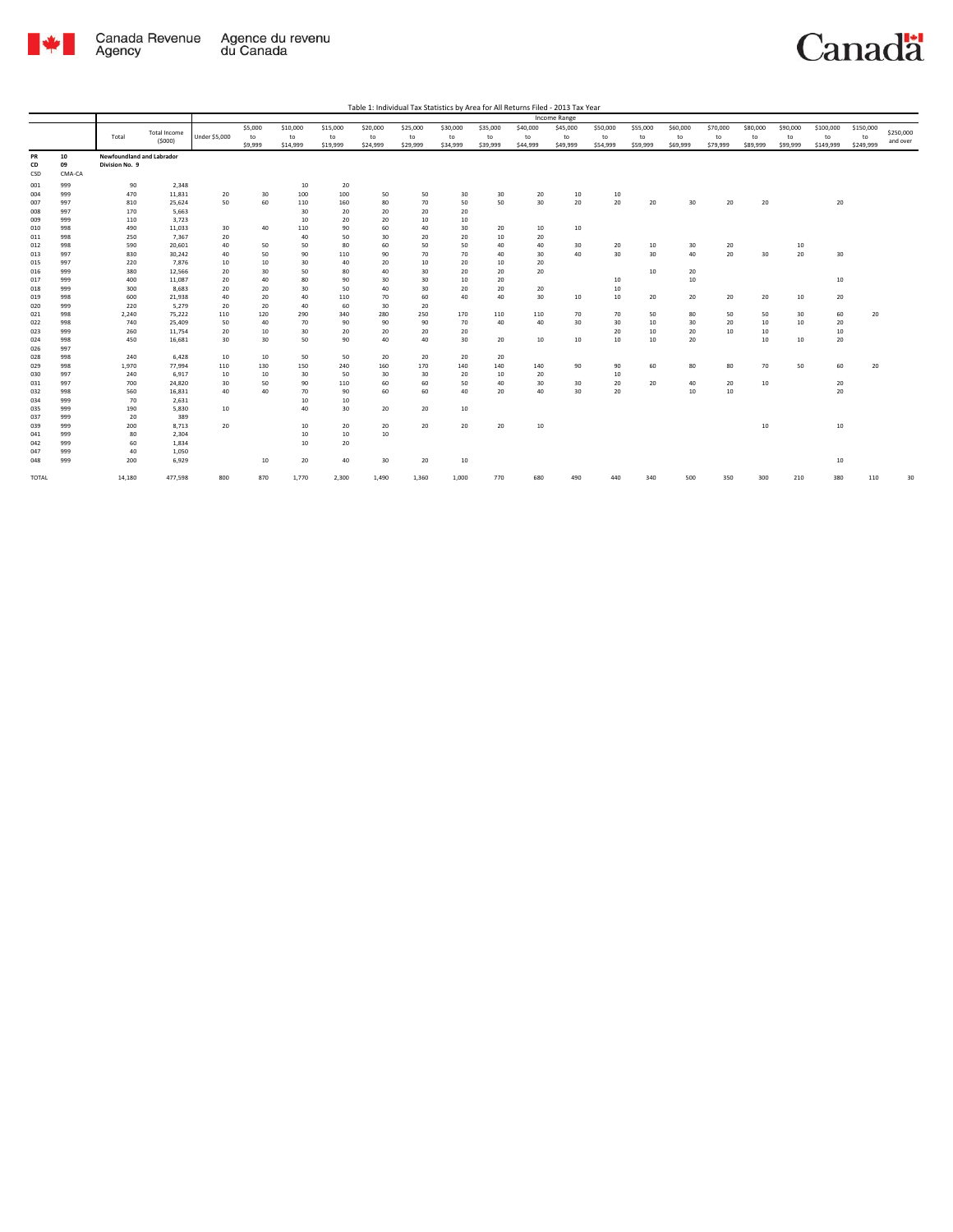

|              |        |                           |                     |               |         |          |          |          |          |          |          |          | Income Range |          |          |          |          |          |          |           |           |           |
|--------------|--------|---------------------------|---------------------|---------------|---------|----------|----------|----------|----------|----------|----------|----------|--------------|----------|----------|----------|----------|----------|----------|-----------|-----------|-----------|
|              |        |                           | <b>Total Income</b> |               | \$5,000 | \$10,000 | \$15,000 | \$20,000 | \$25,000 | \$30,000 | \$35,000 | \$40,000 | \$45,000     | \$50,000 | \$55,000 | \$60,000 | \$70,000 | \$80,000 | \$90,000 | \$100,000 | \$150,000 | \$250,000 |
|              |        | Total                     | (5000)              | Under \$5,000 | to      | to       | to       | to       | to       | to       | to       | to       | to           | to       | to       | to       | to       | to       | to       | to        | to        | and over  |
|              |        |                           |                     |               | \$9,999 | \$14,999 | \$19,999 | \$24,999 | \$29,999 | \$34,999 | \$39,999 | \$44,999 | \$49,999     | \$54,999 | \$59,999 | \$69,999 | \$79,999 | \$89,999 | \$99,999 | \$149,999 | \$249,999 |           |
| PR           | 10     | Newfoundland and Labrador |                     |               |         |          |          |          |          |          |          |          |              |          |          |          |          |          |          |           |           |           |
| CD           | 10     | Division No. 10           |                     |               |         |          |          |          |          |          |          |          |              |          |          |          |          |          |          |           |           |           |
| CSD          | CMA-CA |                           |                     |               |         |          |          |          |          |          |          |          |              |          |          |          |          |          |          |           |           |           |
| 002          | 998    | 500                       | 21,615              | 40            | 20      | 40       | 60       | 30       | 40       | 40       | 30       | 20       | 20           | 20       | 20       | 30       | 20       | 20       | 20       | 40        |           |           |
| 003          | 997    | 170                       | 5.541               | 10            |         | 30       | 20       | 20       | 10       | 20       | 10       |          |              |          |          | 10       |          |          |          |           |           |           |
| 004          | 999    | 200                       | 7.260               | 10            | 10      | 20       | 20       | 20       | 30       | 10       |          | 10       |              | 10       |          |          |          |          |          |           |           |           |
| 005          | 999    | 350                       | 13.108              | 20            | 20      | 50       | 50       | 30       | 30       | 30       | 20       | 20       | 10           | 10       | 10       | 20       | 10       |          |          | 20        |           |           |
| 006          | 999    | 230                       | 8,122               | 20            | 20      | 20       | 40       | 30       | 20       | 20       | 10       |          |              |          |          |          |          |          |          |           |           |           |
| 008          | 998    | 230                       | 6.487               | 20            | 20      | 60       | 30       | 20       | 20       |          |          |          |              |          |          |          |          |          |          |           |           |           |
| 009          | 998    | 360                       | 11,258              | 30            | 20      | 60       | 50       | 30       | 40       | 30       | 20       | 10       | 10           |          | $10$     | 20       |          |          | 10       | 10        |           |           |
| 010          | 999    | 170                       | 5.694               | 10            | 20      | 30       | 20       | 10       | 10       | 10       |          |          |              |          |          |          |          |          |          |           |           |           |
| 011          | 998    | 290                       | 10.641              | 20            | 20      | 40       | 60       | 20       | 20       | 30       | 10       | 10       |              |          |          |          | 10       |          |          | 10        |           |           |
| 012          | 999    | 410                       | 13,039              | 30            | 30      | 40       | 60       | 50       | 40       | 40       | 20       | 10       | 10           | 10       | 10       | 10       | 10       |          |          | 10        |           |           |
| 013          | 998    | 320                       | 11,214              | 20            | 20      | 30       | 30       | 30       | 40       | 50       | 20       | 10       | 10           |          |          | $10$     |          |          |          |           |           |           |
| 020          | 999    | 30                        | 855                 |               |         |          |          |          |          |          |          |          |              |          |          |          |          |          |          |           |           |           |
| 022          | 999    | 1,120                     | 31,316              | 390           | 80      | 60       | 70       | 60       | 60       | 40       | 30       | 50       | 50           | 30       | 30       | 50       | 50       | 20       | 20       | 30        |           |           |
| 025          | 998    | 6,260                     | 322,932             | 410           | 400     | 370      | 410      | 380      | 380      | 340      | 330      | 330      | 300          | 320      | 260      | 450      | 380      | 310      | 260      | 500       | 90        | 50        |
| 029          | 999    | 520                       | 38,399              | 40            | 30      | 30       | 10       | 20       | 10       | 10       | 20       | 20       | 20           | 20       | 10       | 20       | 30       | 20       | 20       | 140       | 40        |           |
| 032          | 998    | 5.870                     | 411.016             | 340           | 260     | 280      | 240      | 300      | 320      | 290      | 230      | 200      | 200          | 150      | 150      | 260      | 290      | 300      | 410      | 1,300     | 330       | 40        |
| 034          | 998    | 1,520                     | 110,977             | 80            | 50      | 60       | 60       | 60       | 70       | 80       | 60       | 50       | 50           | 50       | 50       | 60       | 70       | 100      | 100      | 380       | 80        |           |
| 801          | 999    | 390                       | 3.939               | 290           | 30      |          | 10       |          |          |          |          |          |              |          |          |          |          |          |          |           |           |           |
| 802          | 998    |                           |                     |               |         |          |          |          |          |          |          |          |              |          |          |          |          |          |          |           |           |           |
| <b>TOTAL</b> |        | 18,930                    | 1,033,413           | 1,790         | 1,050   | 1,220    | 1,260    | 1,110    | 1.120    | 1.040    | 850      | 790      | 720          | 650      | 590      | 980      | 910      | 820      | 890      | 2.480     | 560       | 110       |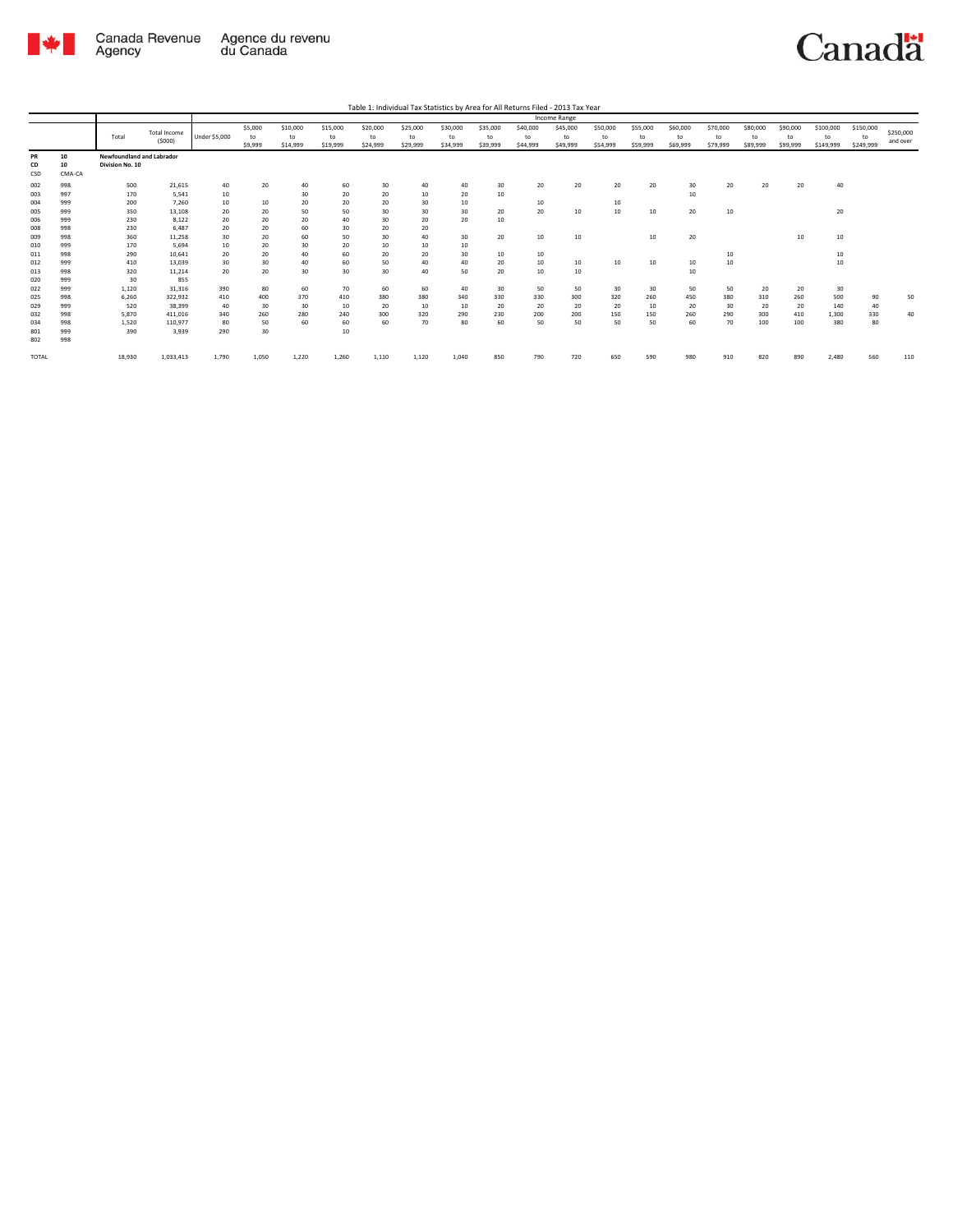

|                                 |                                 |                                              |                                             | Income Range                  |                          |                            |                            |                            |                            |                            |                            |                            |                      |                            |                            |                            |                            |                            |                            |                              |                              |                       |
|---------------------------------|---------------------------------|----------------------------------------------|---------------------------------------------|-------------------------------|--------------------------|----------------------------|----------------------------|----------------------------|----------------------------|----------------------------|----------------------------|----------------------------|----------------------|----------------------------|----------------------------|----------------------------|----------------------------|----------------------------|----------------------------|------------------------------|------------------------------|-----------------------|
|                                 |                                 | Total                                        | Total Income<br>(5000)                      | <b>Under \$5,000</b>          | \$5,000<br>to<br>\$9,999 | \$10,000<br>to<br>\$14,999 | \$15,000<br>to<br>\$19,999 | \$20,000<br>to<br>\$24,999 | \$25,000<br>to<br>\$29,999 | \$30,000<br>to<br>\$34,999 | \$35,000<br>to<br>\$39,999 | \$40,000<br>to<br>\$44,999 | \$45,000<br>\$49,999 | \$50,000<br>to<br>\$54,999 | \$55,000<br>to<br>\$59,999 | \$60,000<br>to<br>\$69,999 | \$70,000<br>to<br>\$79,999 | \$80,000<br>to<br>\$89,999 | \$90,000<br>to<br>\$99,999 | \$100,000<br>to<br>\$149,999 | \$150,000<br>to<br>\$249,999 | \$250,000<br>and over |
| PR<br>CD<br>CSD                 | 10<br>11<br>CMA-CA              | Newfoundland and Labrador<br>Division No. 11 |                                             |                               |                          |                            |                            |                            |                            |                            |                            |                            |                      |                            |                            |                            |                            |                            |                            |                              |                              |                       |
| 010<br>015<br>020<br>030<br>035 | 998<br>999<br>999<br>999<br>999 | 230<br>130<br>250<br>380<br>730              | 7,290<br>4.475<br>9,135<br>11,567<br>23,951 | 10<br>$10$<br>20<br>70<br>100 | 30<br>30<br>40<br>90     | 30<br>10<br>20<br>50<br>90 | 30<br>20<br>30<br>40<br>70 | 20<br>10<br>20<br>30<br>40 | 20<br>10<br>20<br>20<br>40 | 20<br>20<br>20<br>20<br>30 | 30<br>20<br>20<br>30       | 10<br>10<br>10<br>40       | 10<br>20             | 10<br>30                   | 30                         | 10<br>20<br>40             | 10<br>20                   | 10<br>10<br>30             | 20                         | 20                           |                              |                       |
| <b>TOTAL</b>                    |                                 | 1,730                                        | 56,418                                      | 210                           | 200                      | 200                        | 180                        | 110                        | 110                        | 100                        | 100                        | 80                         | 60                   | 60                         | 50                         | 70                         | 50                         | 60                         | 40                         | 50                           |                              |                       |